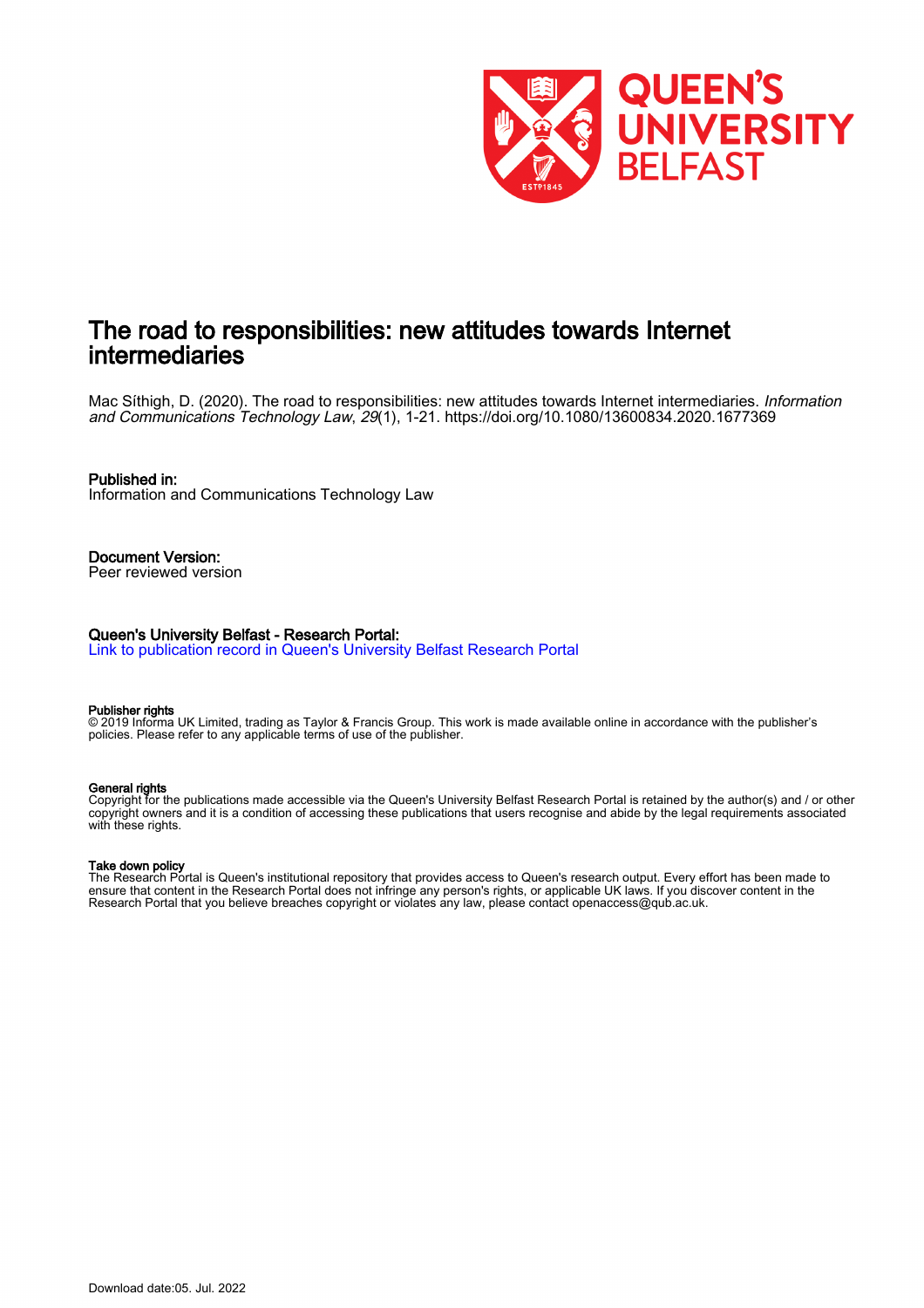### **The road to responsibilities: new attitudes towards Internet intermediaries**

Daithí Mac Síthigh**\***

October 2019

Accepted for publication in *Information and Communications Technology Law*  [https://www.tandfonline.com/loi/cict20]

**Abstract:** New approaches to the legal duties of Internet intermediaries are emerging. Current critiques of technology companies in what is said to be a 'techlash' overlaps with the proposing of new models of liability and responsibilities. Do these shifts in attitude, and the associated set of new ideas, mean that legislative bodies might be more willing, today, to revisit the balance struck in the late 1990s? Changes and challenges to the general provisions applicable to intermediaries, and the introduction of standalone provisions in specific sectors (such as audiovisual media regulation and copyright) are discussed; emphasis is placed on the proliferation of 'voluntary' measures (e.g. on illegal content and on disinformation), which provide evidence of changing attitudes. Further arguments include the overlap between available causes of action in relation to Internet communications (e.g. data protection and harassment law), with implications for jurisdiction, remedies, and other matters, and the attractiveness of alternative approaches, including the crosscutting control of 'harmful digital communications' in New Zealand, and proposals to apply specific regulatory regimes, influenced by financial regulation and other fields, to online material. The UK government's recent ideas regarding a possible 'duty of care' for certain intermediaries assessed in the context of these developments.

**Keywords**: intermediary liability, copyright, audiovisual media services, social media, freedom of expression

# 1. Introduction

A generation ago, a first wave of Internet-related legislative changes and landmark cases in the late 1990s brought about a certain understanding of the regulation of content and, in particular, the role played by 'intermediaries'. Intermediaries, in this context, can include providers of Internet access ('ISPs' as often termed) and those who 'host' content created by others. Since then, the relevant technologies (and the ways in which they are used) have continued to develop; key changes include the growth in use of large social media platforms, advances in surveillance but also in encryption or obfuscation, and the gradual move towards always-on and mobile access through a broad range of devices. Are those turn-of-the-millennium laws accepted as the right framework for Internet content regulation today?

When new statutory provisions were first adopted regarding Internet intermediaries, the fundamental question was whether, and if so to what extent, to fix through legislation the degree of liability that would be faced by intermediaries, under existing

 $^{\ast}$  Professor of law and innovation, Queen's University Belfast. <u>d.macsithigh@qub.ac.uk</u>. Based on work presented at the Cambridge Intellectual Property and Information Law Annual Conference (March 2018), Law Commission of Ontario conference 'Defamation Law in the Internet Age' (May 2018), Queen's University Belfast Judicial Forum (June 2018), and the NATO StratCom Centre of Excellence Expert Workshop 'Rule of law in the digital environment' (December 2018)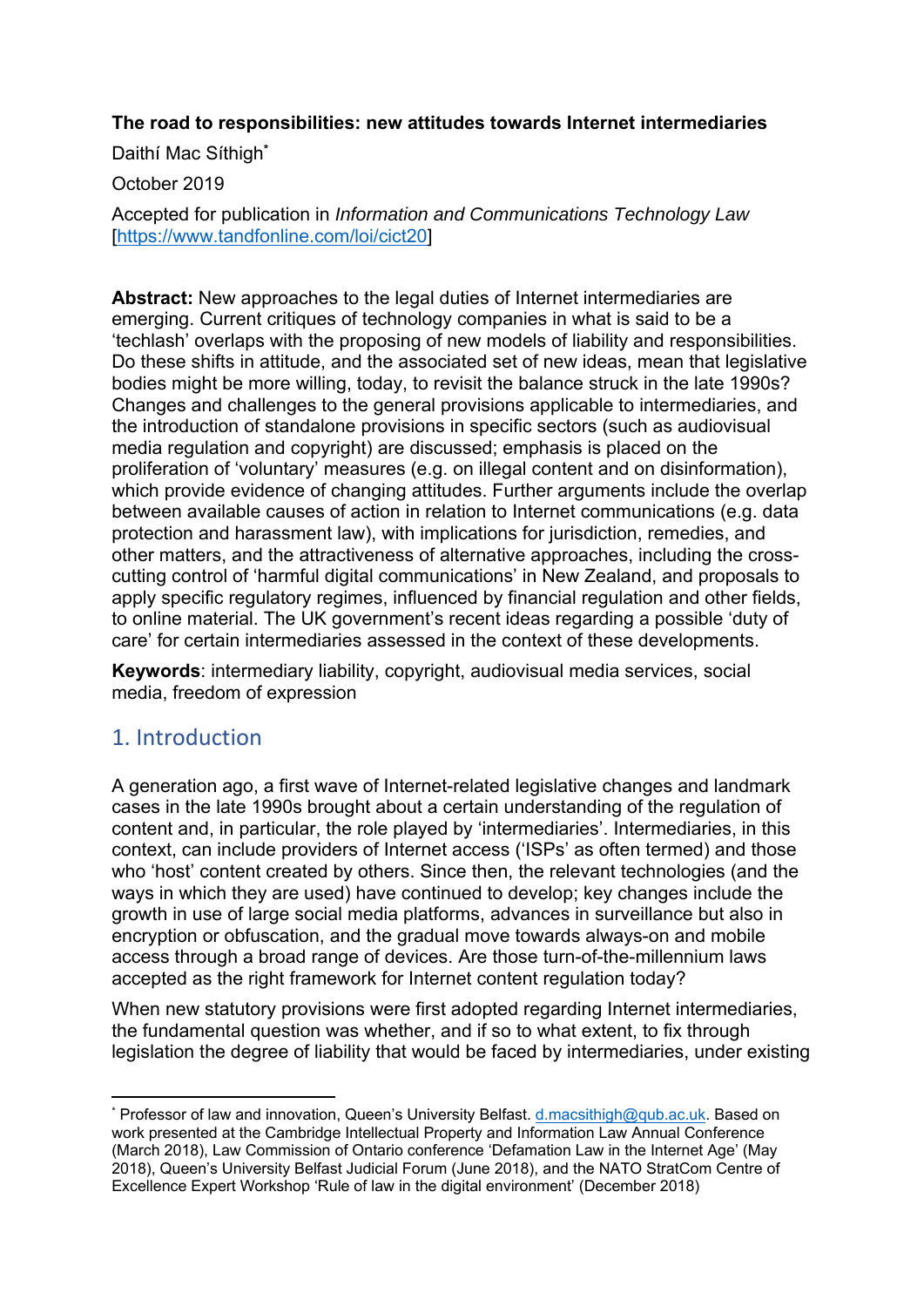causes of action such as in defamation and other torts.<sup>1</sup> In the United States, the 1996 Communications Decency Act,<sup>2</sup> responding to conflicting doctrines emerging from defamation caselaw, broadly excluded the possibility of liability for all types of intermediary.3 This applied not just to defamation but to private law actions in general, though with a notable exception for liability under intellectual property law. Specific federal copyright legislation of two years later, the Digital Millennium Copyright Act, established a more granular approach to liability – especially in stipulating conditional ('notice and takedown') rather than absolute immunity for hosts.4 In the United Kingdom, the Defamation Act 1996 addressed in part the position of a category defined as those who were neither author, editor nor publisher of content.<sup>5</sup> Then, the 2000 Electronic Commerce Directive<sup>6</sup> (transposed through the Electronic Commerce Regulations 2002 in the UK, and referred to here as the ECD) established separate schemes governing the liability of mere conduits (ISPs), caches, and hosts; further provision was made in other areas of EU law, such as a clause on injunctions against third parties included in the 2001 Information Society Directive on copyright.<sup>7</sup>

Today, the role of the intermediary is under scrutiny in an especially intense way. Whether it be the evolving caselaw on liability, $8$  or the consideration of statutebacked regulatory schemes, ensuring meaningful control over Internet content has (re)emerged as a controversial issue. With further legislative change seeming likely, the relatively terse statements of liability (or the lack thereof) of two decades ago, and narrower updates such as that which formed part of defamation reform in England and Wales more recently, no longer dominate academic analysis or political debate. Yet these more recent discussions are linked to a long-established assumption, which is that the legal exposure of intermediaries is a key (and often effective) lever through which the availability of Internet-delivered content to mainstream audiences can be controlled, even indirectly through the setting of **incentives** 

In 2013, I argued that the law on intermediaries was fragmenting, criticising not necessarily the concept of fragmentation itself (which could be justified in terms of harm, impact, or the like), but the lack of a clearly expressed normative basis for distinguishing between the obligations of service providers on the basis of the relevant body of law (e.g. copyright, defamation, or privacy).<sup>9</sup> Half a decade later, it is clear not just that fragmentation has continued, but that new approaches to the

<sup>&</sup>lt;sup>1</sup> See e.g. Lilian Edwards, "'With Great Power Comes Great Responsibility?": The Rise of Platform Liability' in Lilian Edwards (ed), *Law, Policy and the Internet* (Hart 2018) 253-289. 2 US Code, 47 USC 230.

<sup>&</sup>lt;sup>3</sup> A full account of the CDA and its caselaw can be found in Eric Goldman, 'An Overview of the United States' Section 230 Internet Immunity' in Giancarlo Frosio (ed), *The Oxford Handbook of Intermediary Liability Online* (OUP 2019).

<sup>4</sup> Digital Millennium Copyright Act 1998; the intermediary provisions are found in US Code, 17 USC 512.

<sup>&</sup>lt;sup>5</sup> s 1; this provision applied in England and Wales, Scotland, and Northern Ireland.

 $6$  Directive 2000/31/EC on certain legal aspects of information society services, in particular electronic commerce, in the Internal Market [2000] OJ L178, articles 12-15.

 $\frac{7}{2}$  Directive 2001/29/EC on the harmonisation of certain aspects of copyright and related rights in the information society [2001] OJ L167.

<sup>8</sup> Reviewed in commendable detail in Jaani Riordan, *The Liability of Internet Intermediaries* (OUP 2016).

<sup>9</sup> Daithí Mac Síthigh, 'The fragmentation of intermediary liability in the UK' (2013) 8 Journal of Intellectual Property Law and Practice 521.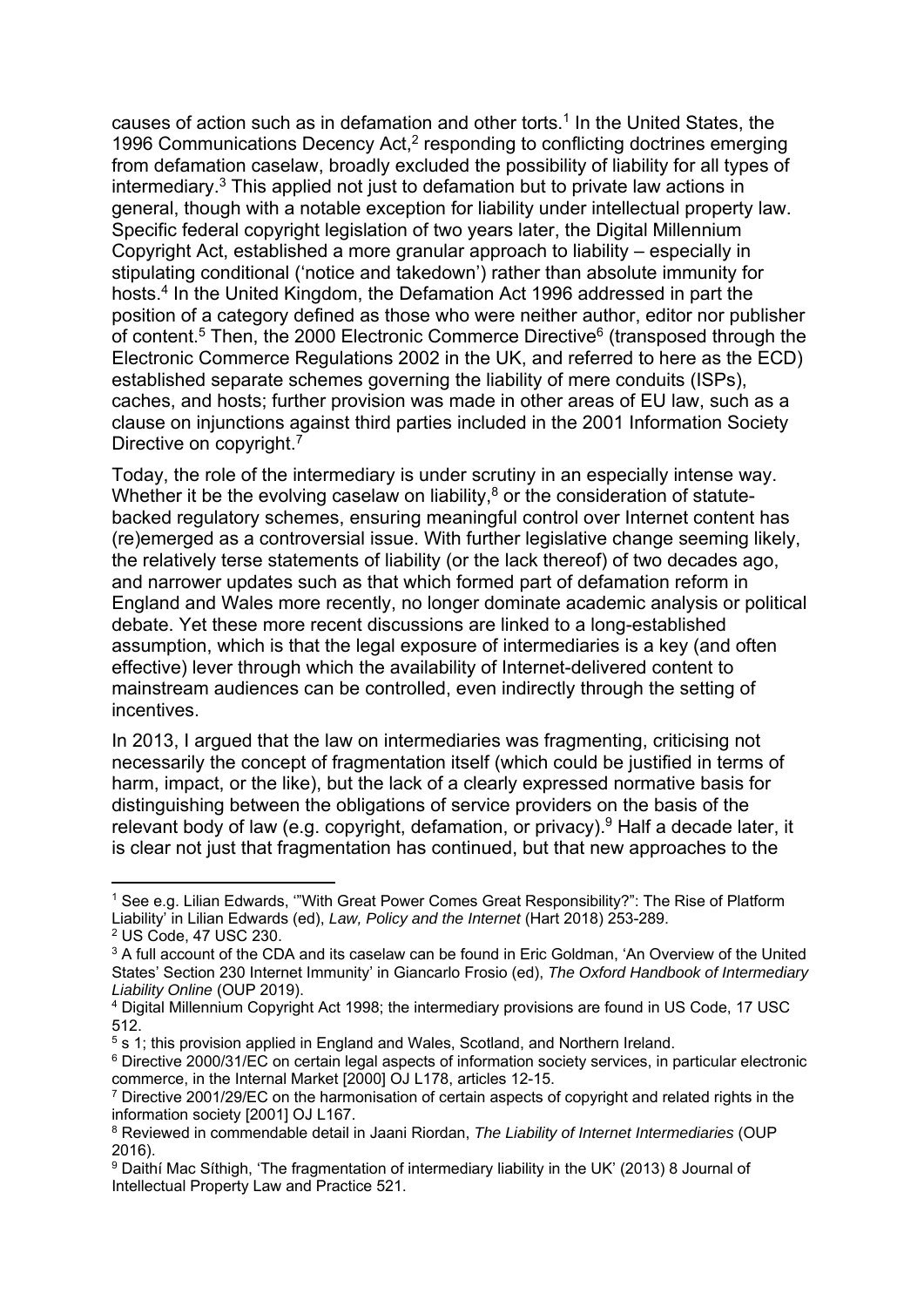whole question of regulating intermediaries are emerging. In particular, the present criticism of the power of technology companies - what some journalists have called a 'techlash', whereby the actions and responsibilities of powerful and successful technology companies are coming under greater scrutiny – is creating a space for new models of liability and duty to be proposed. Do these shifts in attitude, and the associated set of new ideas, mean that legislative bodies might be more willing, today, to revisit the balance struck in the late 1990s?

In part 2, I note various changes or challenges to the general provisions applicable to intermediaries, including the reviews carried out and recommendations made by the European Commission, and the interaction between legal provisions in specific sectors (such as audiovisual media regulation and copyright) and the general law on intermediary liability. Special emphasis is placed on the proliferation of (proposed and implemented) 'voluntary' measures (e.g. on illegal content and on disinformation), which provide evidence of changes in attitude albeit without (yet) leading to an amendment of the core provisions of the first wave.

In part 3, I proceed to make three observations regarding the present position, which I argue will shape the revisiting of the earlier settlement. The first point is the degree to which *attitudes* towards intermediaries have shifted; I find evidence for this in the statements of lawmakers and in human rights law. The second is the emerging impact of the *overlap* between available causes of action in relation to Internet communications (e.g. data protection and harassment law, not just defamation and privacy law), which affects intermediaries as well as the authors of the content itself, and has implications for jurisdiction, remedies, and other matters. The final point is the attractiveness of *alternative approaches*, including the cross-cutting control of 'harmful digital communications' in New Zealand, and proposals to apply specific regulatory regimes, influenced by financial regulation and other fields, to online material. In this section, the UK government's current thinking regarding a possible 'duty of care' for certain intermediaries is presented as part of and influenced by these broader developments.

# 2. New statutory and voluntary measures for intermediaries

## *2.1 The E-Commerce Directive (ECD) and beyond*

It is first important to note that the apparent simplicity of the ECD does not tell the full story – if it ever did. Take for instance the position of a host, subject to the law of England and Wales, in respect of defamation law. Its liability is affected by a number of differently drafted defences and exclusions, stretching across domestic law (the 1996 Act, which applies across the UK), transposed EU law (the 2002 Regulations, read in light of the ECD and EU principles, of course), and the common law. Moreover, intermediary liability is also dealt with in the Defamation Act 2013 (albeit limited to England and Wales). The 2013 Act contains a further set of defences (ss 5 and 10), including a new scheme, supplemented by secondary legislation, for 'operators of a website'. The overlap between defences (even prior to the 2013 Act) complicates litigation.10

 10 See for instance *Tamiz v Google* (especially at first instance: [2012] EWHC 449 (QB), [2014] EMLR 24); see further the alternative approach in *Metropolitan International Schools v Designtechnica*  [2009] EWHC 1765 (QB), [2010] 3 All ER 548 (although statutory defences were unavailable, the claim failed as Google's functions in operating a search engine did not constitute publication).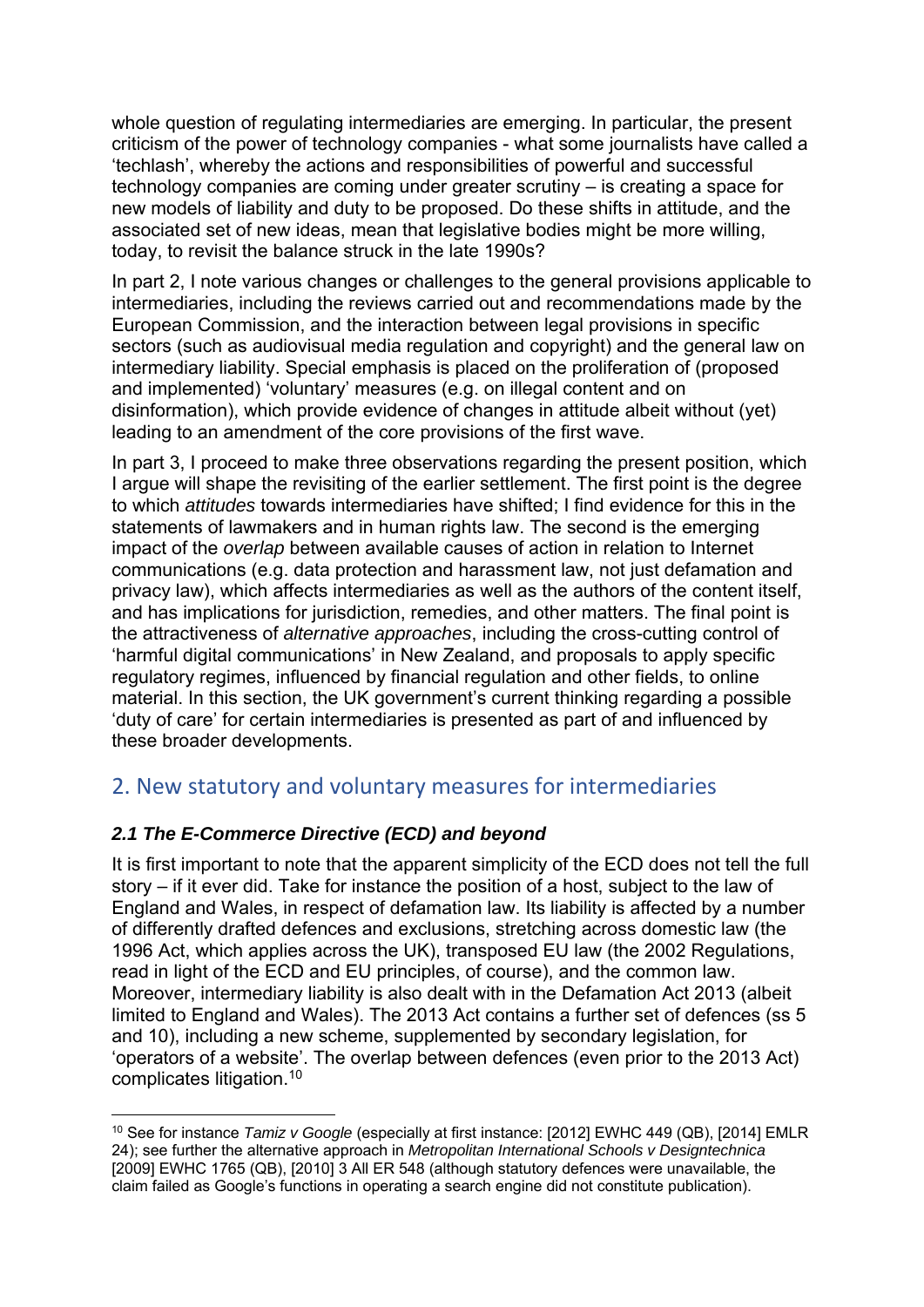More generally, certain ambiguities in the ECD, including its relationship with other legislation, have been teased out through preliminary references to the CJEU. Injunctions against service providers (conduits and hosts) are possible, though must be proportionate.<sup>11</sup> Hosting includes social networking sites<sup>12</sup> and encompasses adsupported 'free' services as well as paid services<sup>13</sup>, but not content created by the host itself,<sup>14</sup> or activity that is not of a 'merely technical, automatic and passive nature.'15 In parallel, the European Commission has kept the ECD under review. Its  $2012$  assessment<sup>16</sup> identified four areas of particular uncertainty in the law: definitions (e.g. what constitutes hosting), conditions required for protection, the operation of notice and takedown, and the extent to which monitoring is possible or required. This was followed by a consultation and related activity, though no legislative change.

## *2.2 From liability towards duty*

Evidence of a 'techlash' is likely to be found in the first instance in a hardening of language rather than a fully-formed proposal for revising the law. For instance, the European Commission, in a 2017 Communication on Illegal Content, argues that '(t)he open digital spaces [online platforms] provide must not become breeding grounds for ... spaces that escape the rule of law'.<sup>17</sup> In the UK, a parliamentary committee recommended that 'a new category of tech company [be] formulated, which tightens tech companies' liabilities, and which is not necessarily either a 'platform' or a 'publisher'''18

Statements of this nature are consistent with a shift that others have observed, whereby a 'media' model of liability is being discussed more frequently, despite the 'telecoms' origins of liability rules.<sup>19</sup> The ECD provided a telecoms-style broad shield to mere conduits, with stronger (but still far from 'media') obligations for hosts. These provisions, and their persistence over two decades, embedded in political and legal discourses an assumption that an exemption of liability is 'not only necessary but also sufficient to safeguard the free flow of information and users' freedom'.<sup>20</sup> Now, the refocusing of legislative and political effort on obligations and duties even in

<sup>11</sup> Case C-70/10 *SABAM v Scarlet* [2011] ECR I-11959; Case C-314/12 *UPC Telekabel Wien v Constantin Film* [2014] Bus LR 541; Case C-484/14 *McFadden v Sony* [2017] Bus LR 430 (also considering costs).

<sup>12</sup> Case C-360/10 *SABAM v Netlog* [2012] 2 CMLR 18; see a more extensive list of the services that have been found to fall within the scope of article 14 ECD in David Erdos, 'Intermediary publishers and European data protection: Delimiting the ambit of responsibility for third-party rights through a synthetic interpretation of the EU acquis' (2018) 26 International Journal of Law and Information Technology 189, 195-8.

<sup>13</sup> Case C-291/13 *Papasavvas* [2015] 1 CMLR 24.

 $14$  Ibid.

<sup>15</sup> Case C-324/09 *L'Oreal v eBay* [2012] EMLR 6; Case C-236/08 *Google France v Louis Vuitton*  [2010] ECR I-2417.

 $16$  European Commission, 'A coherent framework for building trust in the digital single market for ecommerce and online services' COM(2011) 942.

<sup>&</sup>lt;sup>17</sup> European Commission, 'Tacking Illegal Content Online' COM(2017) 555.

<sup>18</sup> House of Commons Digital Culture Media and Sport Committee, *Disinformation and 'fake news': Interim Report* (HC 363, 2017-19) [58]; House of Commons Digital Culture Media and Sport Committee, *Disinformation and 'fake news': Final Report* (HC 1791, 2017-19) [13-14].

<sup>19</sup> See e.g. 'Internet firms face a global techlash' *The Economist* (10 August 2017).

<sup>&</sup>lt;sup>20</sup> Niva Elkin-Koren, 'After twenty years: revisiting copyright liability of online intermediaries' in Susy Frankel and Daniel Gervais (eds), *The evolution and equilibrium of copyright in the digital age*  (Cambridge University Press 2014) 30.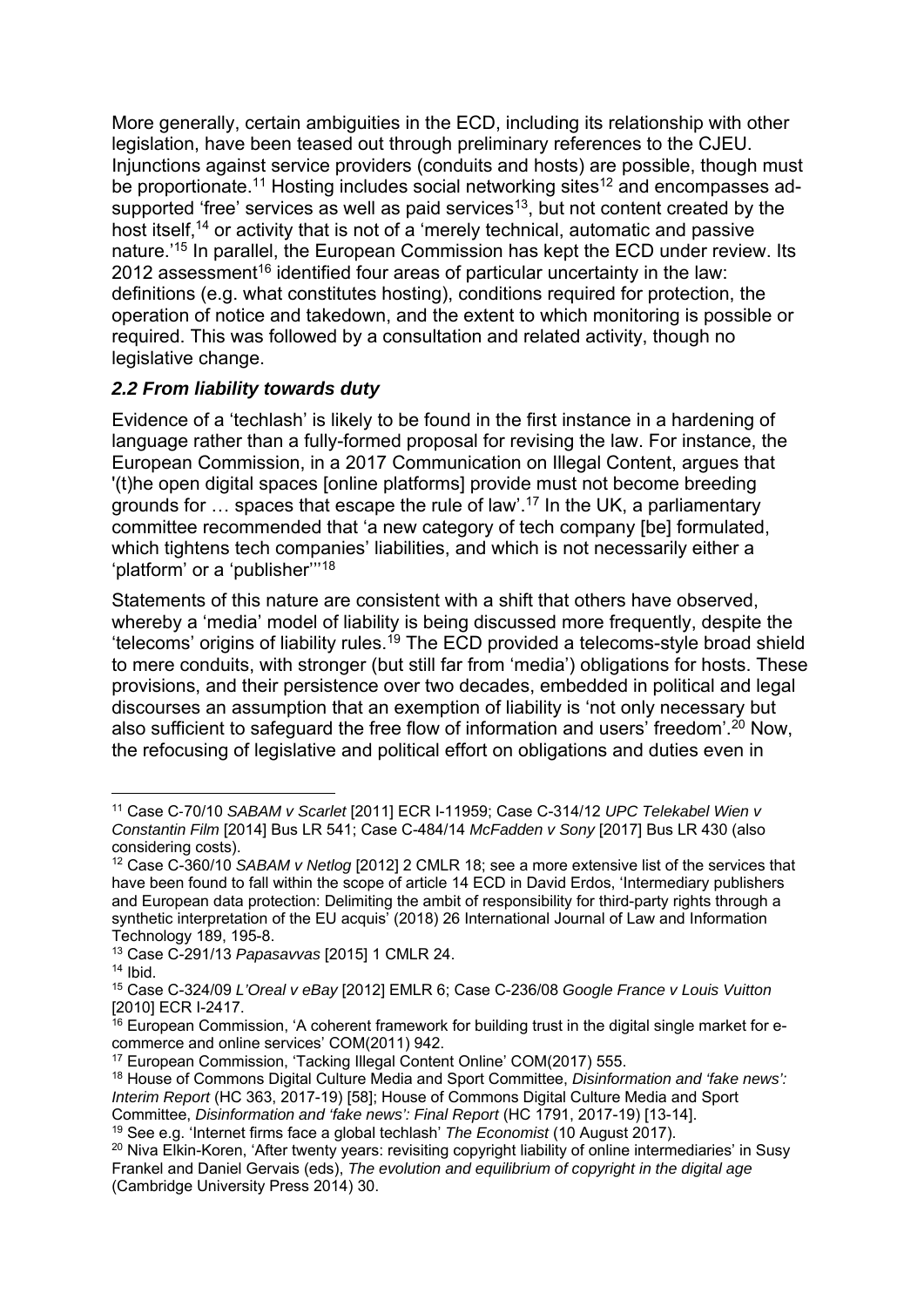situations where a service provider does not carry liability acknowledges the limitations of the dichotomy.

We can see the gradual development of new attitudes to intermediaries in the work of the European Commission, especially within its Digital Single Market agenda. The question of liability is specifically noted as one of the areas where the Commission sees a role for the reform of law and policy in order to provide for the better regulation of an emerging category of 'platforms'. The Commission also emphasises, in its broader work on how platforms 'increasingly (take) centre stage … in respect of access to information and content',<sup>21</sup> the 'wider responsibility' associated with these functions. The reframing of intermediaries as platforms<sup>22</sup> serves in particular to recall the degree to which there is little common ground on the power of intermediaries to regulate: as Lynskey puts it, platforms are gatekeepers, which 'control what content we access and the terms on which this content can be accessed', while individuals 'lack the knowledge and power to have a disciplining influence' due to the lack of knowledge of how this control is exercised.23

In a mid-term review of the Digital Single Market initiative, the Commission committed to providing 'guidance on liability rules and support to platforms on voluntary measures taken by platforms when they work proactively to remove illegal content, acting in good faith' and coordinating effective, transparent and proportionate technical solutions for removal.24 A 'balanced and predictable liability regime' should be maintained, it argued, but in a context where a 'sustainable approach' will require the further consideration of illegal and harmful material.<sup>25</sup>

Changing attitudes are also found in discrete areas of law, where the extant provisions on intermediaries are not explicitly being reviewed, but are challenged by the creation of new duties or regulatory requirements. In the following sections, three such legislative changes – all of which have been adopted over a two-year period – are considered. The first two are clearly drawn from a media regulation tradition (blocking requirements, and the emerging category of 'video-sharing platforms', while the third (copyright) sees a further new model of a role for intermediaries.<sup>26</sup>

### *2.3 Statutory measures in specific areas*

*2.3.1 Blocking* 

25 Platforms Communication (n 21) 8.

  $21$  European Commission, 'Online Platforms and the Digital Single Market: Opportunities and Challenges for Europe' COM(2016) 288 ['Platforms Communication'].

<sup>&</sup>lt;sup>22</sup> Not just by the European Commission; see e.g. House of Lords EU Select Committee, 'Online Platforms and the Digital Single Market' (HL 2015-16, 129).

<sup>&</sup>lt;sup>23</sup> Orla Lynskey, 'Regulating 'platform power" LSE Law, Society and Economy Working Papers 1/2017 <https://dx.doi.org/10.2139/ssrn.2921021> .

 $24$  European Commission, 'Mid-Term Review on the implementation of the Digital Single Market Strategy: A Connected Digital Single Market for All' COM(2017) 228, p 9.

<sup>&</sup>lt;sup>26</sup> Other areas of law could also have been chosen for analysis, but the three highlighted here have recently reached the end of the statutory revision process and so offer the most complete text. For instance, recent (and as yet unimplemented) reviews of contempt law have considered the merits of a clearer statutory power to order the temporary removal of material published before proceedings became active, with some debate on the extent to which this would be expressed against hosts and other intermediaries: Law Commission, *Contempt of Court: Juror Misconduct and Internet Publications* (Law Com No 340, 2013); New Zealand Law Commission, *Contempt in Modern New*  Zealand (NZLC IP36, 2014) [4.71] and [4.77]; see further D Mac Sithigh, 'Contempt of court and new media' in Gillies & Mangan (eds), *The legal challenges of social media* (Edward Elgar 2017).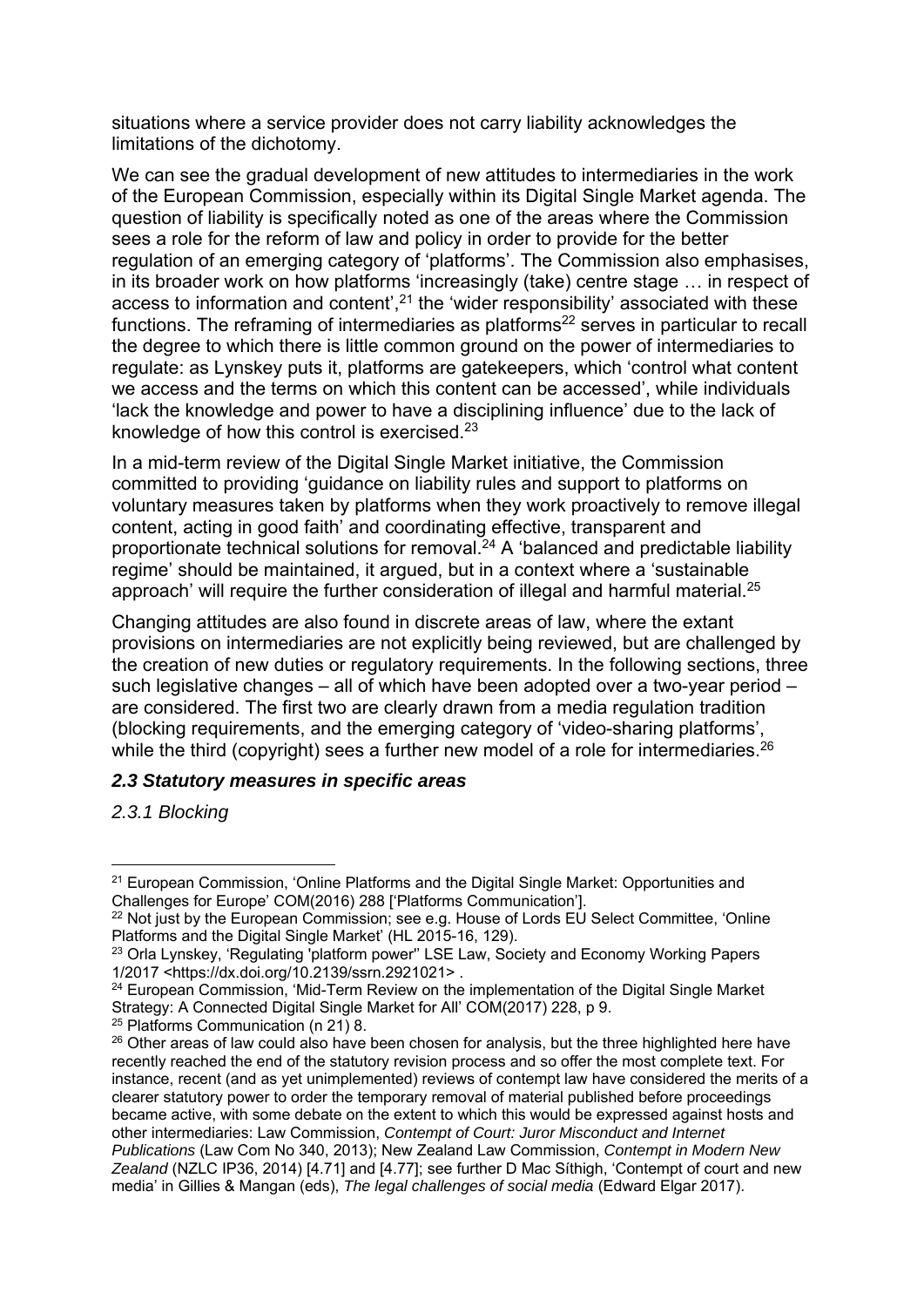The primary type of new requirement for intermediaries under UK law has been obligations to 'block' access to content. The idea that Internet service providers (mere conduits in ECD terms) would block access by users to specified websites or pages was first found in the UK on a non-statutory basis in respect of indecent images of children.27 Subsequently, numerous court orders in respect of intellectual property infringements have required blocking of named URLs by the respondent ISPs; the legal basis has been s 97A Copyright, Designs and Patents Act 1988 (inserted 2003 in transposition of article 8(3) of the Information Society Directive) in respect of copyright, and s 37(1) Senior Courts Act 198128, read in light of an untransposed clause in the IP Rights Enforcement Directive<sup>29</sup>, in respect of trademarks.30

A third model is distinctive through being a detailed regulatory scheme, found in primary legislation and supporting statutory instruments. This is the new requirement for ISPs to block access to websites not compliant with the new UK rules on age verification for sites containing sexually explicit material, set out in Digital Economy Act 2017. The new age verification regulator (which will be the existing cinema and video classification body, the BBFC) will exercise functions in relation to (a) content providers, (b) payment-services providers, (c) ancillary service providers e.g. advertisers, and (d) Internet service providers. While the functions for (b) and (c) are that they are only notified of the non-compliance of their clients, ISPs will be required to block.31

The prohibition of publishing the relevant material without age verification goes beyond the requirements of EU law, both in terms of *scope* (with the EU-mandated provision confined to services that meet the various aspects of the definition of an on-demand audiovisual media service, including that the service be 'TV-like'; the new UK provision also includes audio material and still images) and *effect* (applying to pornographic content including that equivalent to video works rated 18 by the BBFC, rather than the narrower class of content that member states are obliged to control under the AVMS Directive, discussed in 2.3.2 below). It is however confined to material distributed on a commercial basis (the details of which are set out in the secondary legislation).

### *2.3.2 Video-sharing platforms*

 $27$  For detailed accounts of this system, and the role of the body responsible for it (Internet Watch Foundation), see TJ McIntyre, 'Internet Censorship in the United Kingdom: National Schemes and European Norms' in Lilian Edwards (ed), *Law, Policy and the Internet* (Hart 2018) 291-330; Christopher Marsden, *Internet co-regulation : European law, regulatory governance and legitimacy in cyberspace* (Cambridge University Press 2011) 168-195; Emily B. Laidlaw, *Regulating speech in cyberspace : gatekeepers, human rights and corporate responsibility* (Cambridge University Press 2015) 123-169.

 $28$  Note also a use of the equitable powers of the court (absent any more detailed statutory provisions) in an industrial IP case in British Columbia to require Google to delist an IP-infringing website: *Google v Equustek* 2017 SCC 34, applying Law and Equity Act, RSBC 1996, ch 253, s 39.

<sup>&</sup>lt;sup>29</sup> Directive 2004/48/EC on the enforcement of intellectual property rights [2004] OJ L157/16, article 11. (In Northern Ireland, see Judicature (Northern Ireland) Act 1978, s 91; in Scotland, see Court of Session Act 1988, s 47(2)).

<sup>30</sup> *Cartier v British Sky Broadcasting* [2016] EWCA Civ 658, [2017] 1 All ER 700 (principle); [2018] UKSC 28, [2018] 4 All ER 373 (costs).

<sup>31</sup> Digital Economy Act 2017, s 14 (content providers), s 21 (payment and ancillary services), s 23 (ISPs).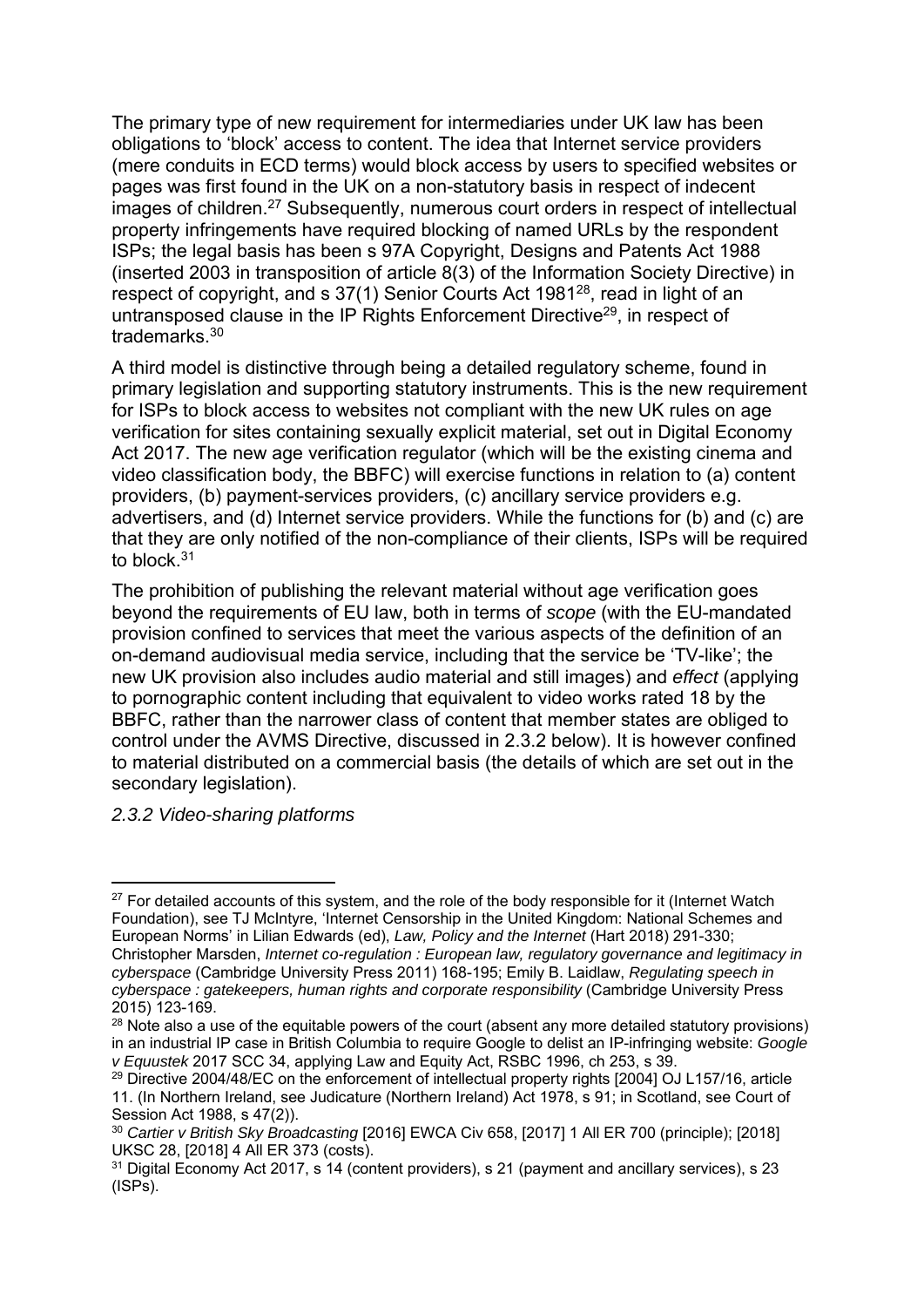Media regulation, which since 2007 includes EU provisions on on-demand audiovisual media services, is also becoming more relevant for intermediaries. EU law now includes a new category of video sharing platforms, adopted in a 2018 amendment to the Audiovisual Media Services Directive (AVMSD) and currently being transposed by member states.<sup>32</sup> The new requirements applies to services with a principal purpose of 'providing programmes and user-generated videos to the general public, in order to inform, entertain or educate'.

Until 2018, it has been the case that video sharing platforms were unlikely to fall within the AVMSD, as even its 'on-demand audiovisual media service' category, added in 2007, was predicated upon the service provider having 'editorial responsibility' for the content (and meeting other tests). Such services had, until 2007, fallen within the ECD alone, and were therefore, in common with online content in general, not subject to specific rules on content under EU law.33 The 2007 changes brought certain non-linear services (including popular services subsequently launched in Europe, such as Netflix) within the AVMS rules. On the other hand, a service like YouTube was not deemed to fit the definition - although a content provider uploading material to YouTube might, subject to various other tests. As such, the VSP category added in 2018 is explicitly addressed to services that do *not* exercise editorial responsibility; member states are now obliged to ensure that providers take 'appropriate measures' against hate speech and to protect children, such as age verification, parental controls, and the use of terms and conditions.

These requirements are mitigated by a number of further definitions. Adding possible breadth to the rule, the principal purpose requirement can be applied to a service or to a dissociable section thereof, addressing an issue under the 2007 rules where mixed services (e.g. a newspaper's website containing video) could be found to have a principal purpose other than the supply of video and so fall outside the scope of the AVMSD.34 On the other hand, the scope is narrowed by how services are defined. The Commission's first version was restricted to services consisting of the 'storage of a large amount of programmes or user-generated videos',<sup>35</sup> but the Council proposed instead referring to the 'storage of programmes or user-generated videos' (that is, without the reference to a 'large amount').36 The final result was a more general reference to providing programmes or user-generated videos, with a proviso

 <sup>32</sup> Directive 2018/1808 of 14 November 2018 amending Directive 2010/13/EU on the coordination of certain provisions laid down by law, regulation or administrative action in Member States concerning the provision of audiovisual media services in view of changing market realities. References to the AVMSD in this article are therefore to the 2010 Directive (which was a consolidation of the Directives of 1989, 1997 and 2007) as amended by Directive 2018/1808. An unofficial consolidation is available at

https://assets.publishing.service.gov.uk/government/uploads/system/uploads/attachment\_data/file/80 5240/ Annex D Unofficial consolidation showing amendments made by the 2018 AVMS Directive 2018 1808 EU to the 2010 AVMS Directive 2010 13 EU pdf.

<sup>33</sup> Rachael Craufurd Smith, 'Media convergence and the regulation of audiovisual content' (2007) 70 Curent Legal Problems 238; Daithí Mac Síthigh, 'Co-regulation, video-on-demand and the legal status of audio-visual media' (2011) 2 International Journal of Digital Televison 49, 53-5.

<sup>&</sup>lt;sup>34</sup> Irini Katsirea, 'Electronic press: 'Press-like' or 'television-like'?' (2015) 23 International Journal of Law and Information Technology 134; Lorna Woods, 'Video-sharing platforms in the revised Audiovisual Media Services Directive' (2018) 23 Communications Law 127, 130; Case C-347/14 *New Media Online GmbH* v *Bundeskommunikationssenat* [2016] 2 CMLR 14.

<sup>35</sup> COM(2016) 287, draft article 1(1)(aa).

<sup>&</sup>lt;sup>36</sup> Council of the European Union, document 9691/17 (24 May 2017), draft article 1(1)(aa).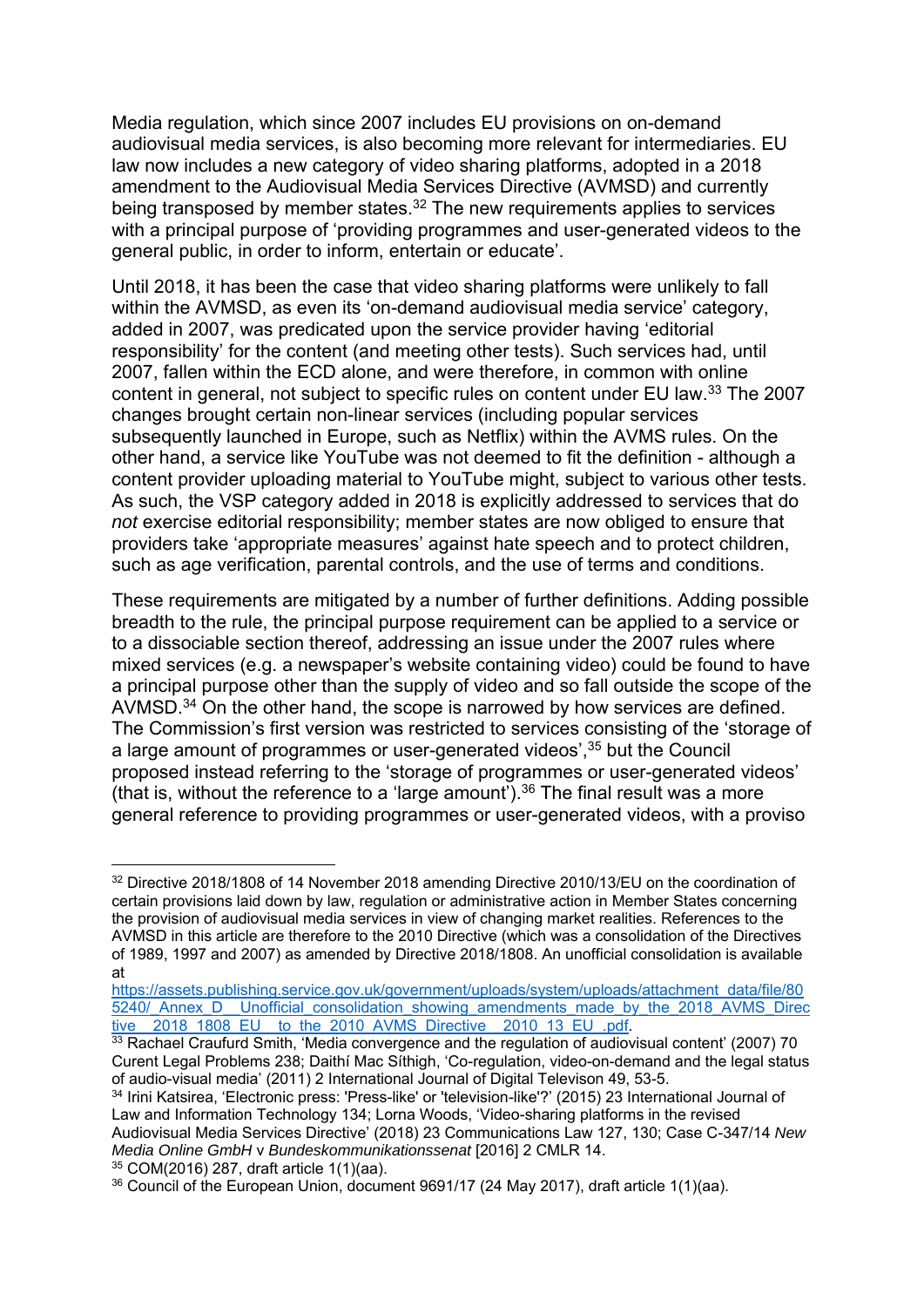that the required measures '(take) into account the size of the video-sharing platform service and the nature of the service that is provided'.<sup>37</sup>

Although this new category is explicitly *not* predicated on editorial responsibility, it does only apply where the organisation of the content is 'determined by the provider of the service' including by an algorithm or automatic means.<sup>38</sup> In practice, this means that sites consisting of user-uploaded video will be subject to the new requirements, as could social networking sites (if they meet the above-noted tests). However, along with the new category comes a particular set of requirements – narrower than either the first or second category under the 2007 AVMSD, but arguably more interventionist than currently required under the general provisions of the ECD.

The obligation is upon member states to 'ensure that video-sharing platform providers take appropriate measures' on the grounds of the protection of minors (against content 'which may impair their physical, mental or moral development', the protection of citizens against content 'containing incitement to violence or hatred', and – added later in the legislative process – 'provocation to commit a terrorist offence'.39 The first two of these three categories (minors and hate), though with stronger regulatory requirements, are already found in the AVMSD in respect of TV and on-demand services, while the third is justified by reference to the new provisions of the Terrorism Directive.40

The AVMSD further provides a list of 'practicable and proportionate' appropriate measures, including the regulation of such content through terms and conditions, systems for user reporting, flagging and rating, and (for content harmful to minors) age verification and parental controls.41 The Parliament had proposed that 'any exante control measures or upload-filtering of content' be prohibited; a weaker version of this text (prohibiting only ex ante measures which do not comply with the existing terms of article 15 ECD) was included, alongside further language around the right of users to assert rights and turn to legal proceedings where they disagree with, for instance, a decision to remove a video uploaded by that user.<sup>42</sup>

Of course, as hinted above, the requirements for video-sharing platforms will be less onerous than the existing AVMSD; e.g. member states must *ensure* that TV and ondemand services 'do not contain' hate content and are 'only made available in such a way as to ensure that minors will not normally hear or see' the content which may impair their development.<sup>43</sup> On the other hand, although quite familiar for regulated providers of television and on-demand services, they represent a new legal duty (perhaps mapping onto existing voluntary action in some but not all cases<sup>44</sup>) for

 37 AVMSD (n 32), art 1(1)(aa) and art 28b(3).

 $38$  Ibid, art  $1(1)(aa)$ .

<sup>39</sup> Ibid, art 28b(1).

 $40$  Directive (EU) 2017/541 of 15 March 2017 on combating terrorism.

<sup>41</sup> AVMSD (n 32) art 28b(3).

<sup>42</sup> European Parliament, document A8-0192/2017 (10 May 2017).

 $43$  AVMSD (n 32) art 6(1)(a) and art 6a(1).

<sup>&</sup>lt;sup>44</sup> The UK, which opposed the proposal in principle and voted against it, noted nonetheless that 'many of the requirements are already captured in the terms and conditions of existing social media platforms.'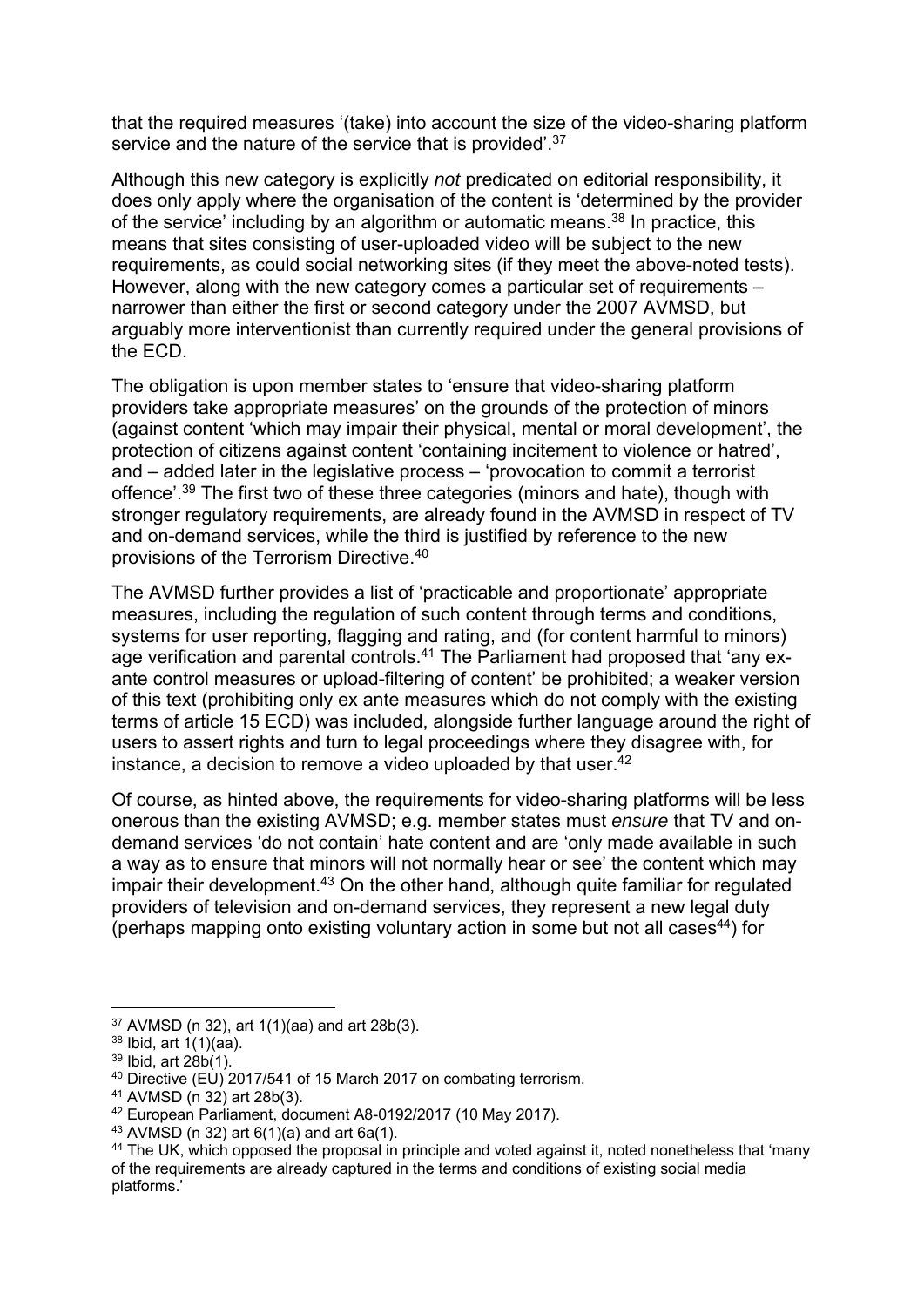those who operate the subset of intermediaries that meet the video-sharing platform definition.

There was also a telling debate as to the nature of harmonisation in this field. The Commission' had proposed that member states be prohibited from applying further requirements to video-sharing platforms, except in respect of illegal content.<sup>45</sup> This is consistent with the general restriction on specific regulation by the law of a member state under the original ECD, and of course the proposals here make direct reference to additional regulation being in accordance with EU law (including the ECD). Nonetheless, the majority in the Council wished to go further, and make the clause one of minimum harmonisation only (that is, member states would be free to impose stricter requirements, whether in respect of illegal content or otherwise).<sup>46</sup> The Council's view was preferred, and it is explicitly permitted for member states to go further<sup>47</sup> (subject to existing rules of EU law; the intermediary liability provisions of the ECD are mentioned as an example, as are the provisions and safeguards on blocking of images of child sexual abuse $48$ ).

### *2.3.3 Copyright*

As compared with other areas of the regulation of Internet intermediaries (and online activity more generally), copyright has seen consistent legislative attention – and a high number of preliminary references to the CJEU – in the 21<sup>st</sup> century.<sup>49</sup> New and controversial obligations for another subset of intermediaries were the most-debated aspect of a new copyright Directive adopted in 2019. This very recent revision of copyright law provides important evidence of the issues that arise when it is proposed that new obligations be imposed upon intermediaries, even if only having an immediate impact on certain providers and in respect of certain types of exposure to liability.

New Directive 2019/790<sup>50</sup> amends or builds upon various provisions of the 2001 Information Society Directive. New obligations are created, in article 1751 for (forprofit) service providers that 'store and give the public access to a large amount of copyright-protected works or other protected subject matter' uploaded by users. This is justified in a Recital by reference to the complex online market, where services containing infringing material 'have become a main source of access to content online'.52 There are exceptions, including for 'not-for-profit online encyclopaedias' (art 2(6)), and the imposition of a more limited set of obligations for smaller start-up

 45 COM(2016) 287, draft article 28a(5).

<sup>46</sup> Document 9691/17 (n 36), draft article 28a(5).

<sup>47</sup> AVSMD (n 32) art 28b(6).

<sup>48</sup> Directive 2011/93/EU of 13 December 2011 on combating the sexual abuse and sexual exploitation of children and child pornography [2011] OJ L355/1, art 25.

<sup>49</sup> A thorough account of the caselaw under the 2001 Information Society Directive, emphasising the growth in significance of injunctions, is found in Martin Husovec, *Injunctions Against Intermediaries in the European Union: accountable but not liable?* (Cambridge University Press 2017)

<sup>&</sup>lt;sup>50</sup> Directive 2019/790 of 17 April 2019 on copyright and related rights in the Digital Single Market and amending Directives 96/9/EC and 2001/29/EC, [2019] OJ L130/92.

<sup>51</sup> Numbered as article 13 in its draft version (and so familiar to many readers in that numbering from the energetic campaigns for and against its adoption); see e.g. Felipe Romero-Moreno, ''Notice and staydown' and social media: amending Article 13 of the Proposed Directive on Copyright' (2019) 33 International Review of Law, Computers & Technology 187.

<sup>52</sup> Directive 2019/790 (n 50), recital 37.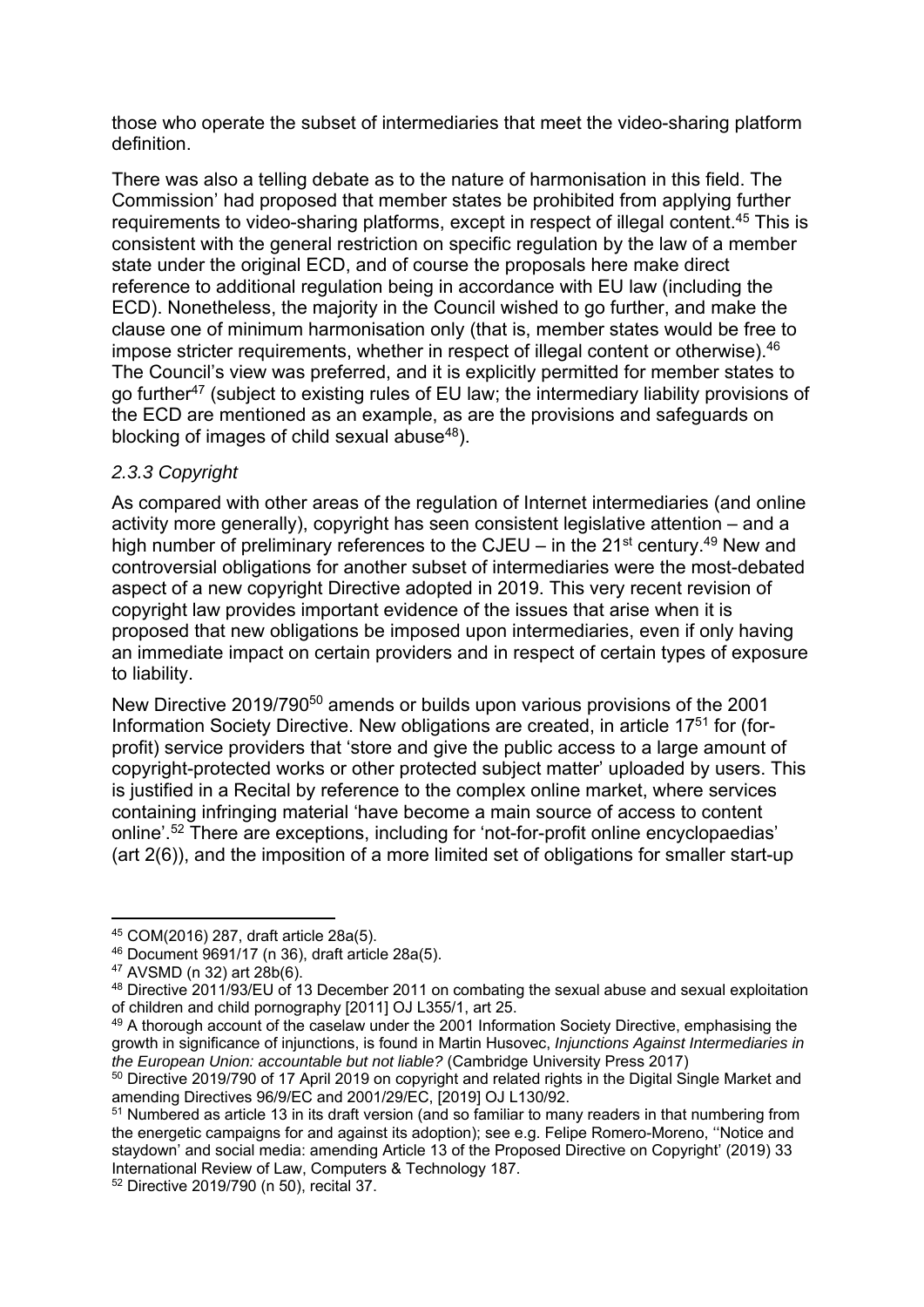service providers (art 17(6)) – subject to an early review of the effectiveness of differential treatment (art 30(1)).

What is now required of the subset of intermediaries now caught by the 2019 Directive? Essentially there are three possible situations. Firstly, a service provider can reach an agreement with rightsholders, and so be 'authorised' in respect of its activities (art 17(2)). Secondly, where there is no authorisation in place, it can follow the instructions of the 2019 Directive (make best efforts to obtain an authorisation, make best efforts to limit the availability of protected works, and follow a modified version of notice and takedown including a 'staydown' provision) (art 17(4)). Lastly, it can do neither, but can then be found liable for unauthorised communication to the public. 'Stakeholder dialogues' to work out matters such as best practices for professional diligence in respect of the matters covered by article 17 are to be organised.

In new article 17 and recital 64, it is argued that storing and providing access constitutes communication or making available to the public under copyright law, and that article 14 ECD does not limit this liability. It had been noted, at proposal stage, that qualification for ECD protection requires consideration of whether the service provider plays an active role, including promoting or optimising the presentation of material. This was clearly a deliberate reference to the limitations to article 14, albeit placed in the context of a copyright-specific piece of legislation. If true, the implications are broader than copyright law. However, the point is not confronted in the final version of article 17, with blunter approach of stripping affected service providers of article 14 protection (in respect of the activities within its scope) having been taken. The result is to create a new approach to duties and liability, confined to a subset of intermediaries and to copyright law alone, but markedly different in tone and scope to the ECD. The political controversy surrounding its adoption is reflected in the length of individual Recitals (recital 66, for instance, runs to close to a thousand words) and in the various belt-and-braces references to proportionality, balance, and the avoidance of general monitoring obligations.

### *2.4 'Voluntary' measures*

Alongside the legislative measures in media and copyright law, as discussed above, the last three years has also seen ongoing European Commission activity regarding 'voluntary measures', which have been increasingly expressed in firmer terms though not, as yet, forming a proposal for new legal obligations. The key activity is found across four successive instruments: a 2016 Code of Conduct on hate speech,<sup>53</sup> a 2017 Communication on Illegal Content,<sup>54</sup> a 2018 Recommendation on Illegal Content,  $55$  and finally a 2018 Communication on 'disinformation'.  $56$ 

The *Code of Conduct* has the narrowest focus, upon 'hate speech'. It calls for the expeditious review of valid notifications by 'online intermediaries and social media

 53 European Commission, 'Code of Conduct on countering illegal hate speech online' (30 June 2016) https://ec.europa.eu/newsroom/just/document.cfm?doc\_id=42985.<br><sup>54</sup> COM(2017) 555 (n 17).

<sup>55</sup> Commission Recommendation of 1 March 2018 on measures to effectively tackle illegal content online, C(2018) 1177 ['Illegal Content Recommendation'].

<sup>56</sup> European Commission, 'Tackling online disinformation: a European approach', COM(2018) 236 ['Disinformation Communication']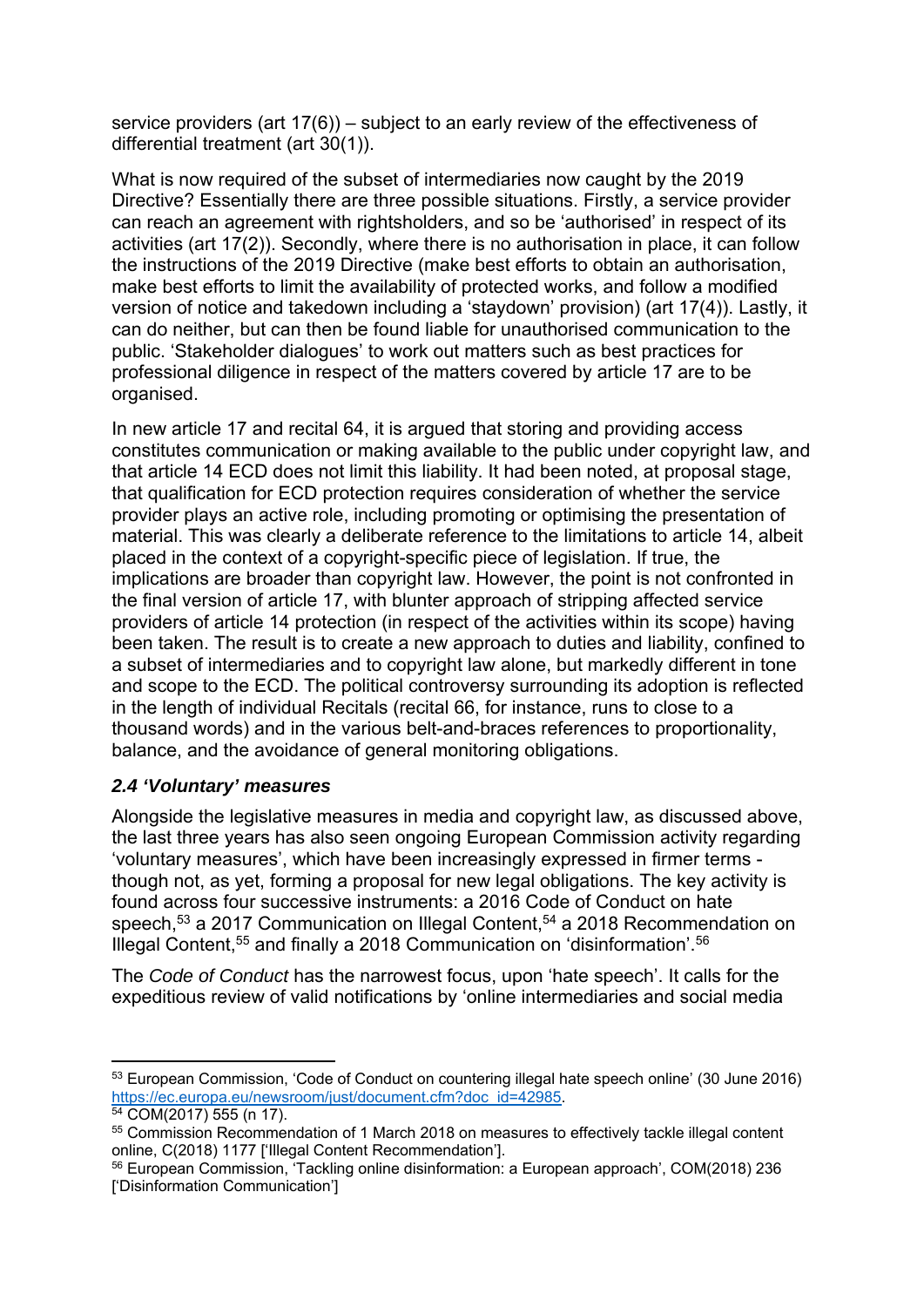platforms', with a target of 24 hours set out in an accompanying press release.<sup>57</sup> The 2017 *Communication* emphasises the responsibilities of service providers for a broader class of 'illegal content' (defined as content that is illegal). The most ambitious recommendation is for 'effective proactive measures to detect and remove' such content. This can be brought about through the use of trusted flaggers (and making user flagging easier) and the application of rights-compliant criteria. Various safeguards ('to limit the risk of removal of legal content') are called for, i.e. transparency and accountability, including something akin to the counter-notice system familiar in respect of US copyright law (though not a requirement of existing EU law on intermediaries under the ECD).

Subsequently, the Commission issued a *Recommendation* (March 2018), framed as 'safeguard(ing) the balanced approach that [the ECD] seeks to ensure'. Much of the Recommendation, including the general concept of illegal content, is carried forward from the Communication. 'Proportionate and specific proactive measures' to restrict illegal content in general are encouraged, though with caution around the use of automation (article 18). For a subcategory of 'terrorist' content, the caution around automation is explicitly disavowed, and a target of removal on the basis of notice within an hour is added. Member states are encouraged to establish new reporting obligations for service providers. Counter notice systems are recommended, except in the case of serious criminal offences involving threat to life / safety of persons (articles 9/11); further provisions encourage transparency and protection against bad faith use of notice mechanisms (articles 16/21). Neither the Communication nor the Recommendation are confined to the narrower category of material that is illegal to access/download, and so appear to include material the communication or publication of which violates the law.

The approach taken in both instruments prompts an immediate question as to whether voluntary activity on the part of a host would deprive it of its protection against liability. The 2017 Communication includes a discussion of the *L'Oréal*  limitation to protection (where the service provider plays an active role<sup>58</sup>), and goes on to admit that loss of exemption through becoming aware of facts and circumstances is possible. However, it does not characterise this as a problem, as having become aware, the host can then take action (i.e. remove the content) so as to continue to avoid liability. As such, article 14 should not 'deter or preclude' compliance with the new (advised) measures. The 2018 Recommendation does no more than refer back to the reasoning in the 2017 Communication (recital 26).This reference to *L'Oréal*, which also arose during the debate on revising the Information Society (Copyright) Directive, is clearly intended to signal (within the context of the subject matter of each instrument, though clearly equally applicable in other fields covered by the ECD) that there are limits to the applicability of article 14. Indeed, the implications of *L'Oréal* are not yet fully explored. The point is considered *obiter* in the English copyright case of *Tixdaq*, where Arnold J expresses a provisional view that article 14 does not protect service providers where 'editorial review' of material uploaded by users has taken place.<sup>59</sup> In Northern Irish cases, the complexity of awareness has been noted; in *CG*, this was colourfully expressed as Facebook not

<sup>57</sup> European Commission, 'European Commission and IT Companies announce Code of Conduct on illegal online hate speech' (press release, 31 May 2016) http://europa.eu/rapid/press-release\_IP-16-<br>1937 en.htm.

<sup>&</sup>lt;sup>58</sup> *L'Oréal v eBay* (n 15) [113] and [116].

<sup>59</sup> *England And Wales Cricket Board v Tixdaq* [2016] EWHC 575 (Ch), [2017] ECDR 2 [170]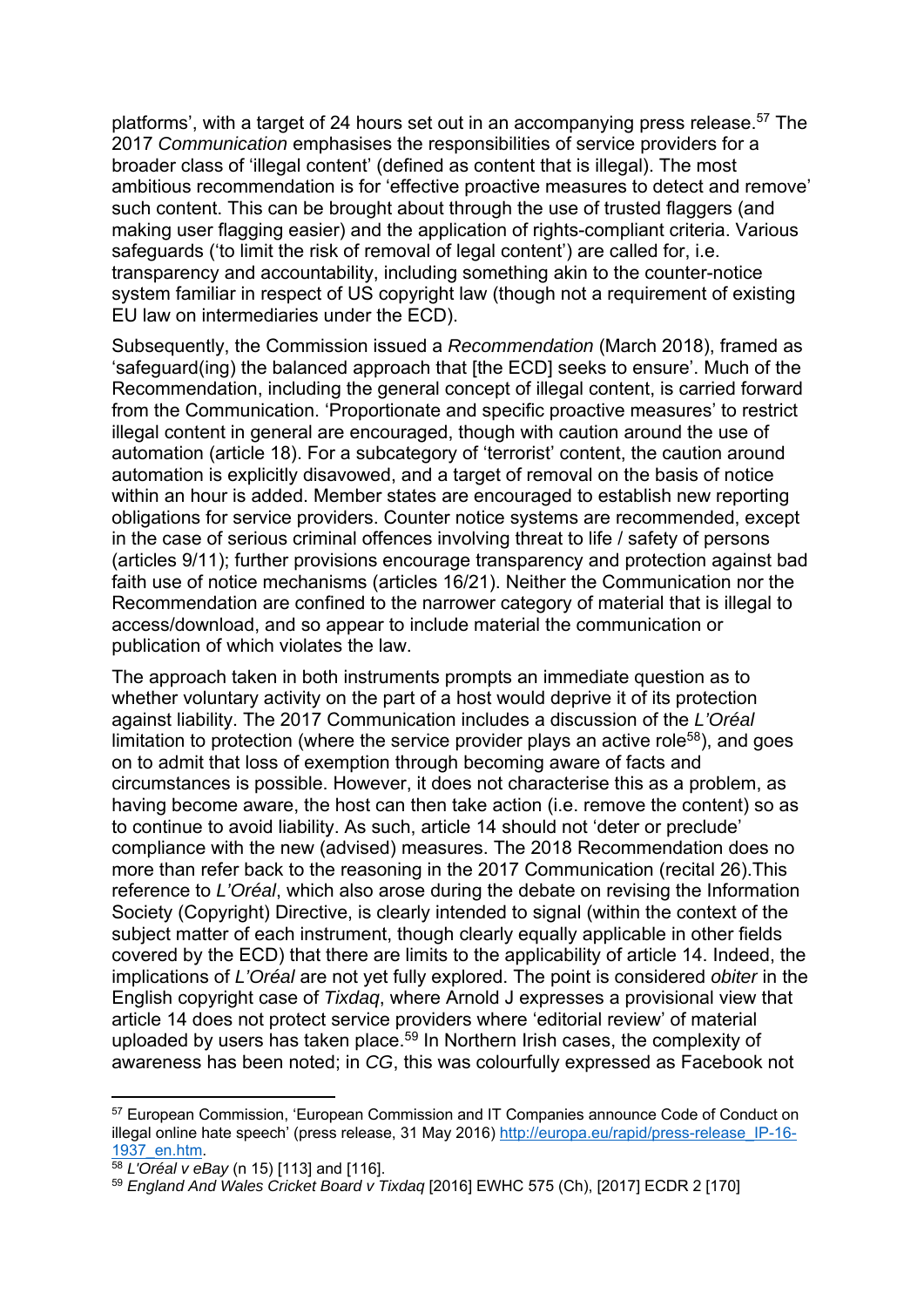being 'entitled to close their eyes' to the breach of privacy contained on a page about which they had been made aware through correspondence,<sup>60</sup> while in JR20, the problems associated with Facebook's online system for reporting violations of its 'Community Standards' were considered at first instance and noted on appeal.61

Alongside its interest in illegal content, the Commission has also developed a body of work regarding 'disinformation', addressing many of the issues often debated under the ill-fitting 'fake news' label. This work, encapsulated in an April 2018 Communication,62 cross-references other developments, including the new videosharing platform category, the Communication and Recommendation on illegal content, copyright, and data protection.63 However, the key justification is the protection of the fairness of elections, with the 'viral' dimension highlighted as a complicating factor. The Commission is, for now, proceeding through a code of conduct<sup>64</sup> (signed in September 2018 by Facebook, Google, Twitter, Mozilla and – in 2019 - Microsoft), with regular monitoring reports highlighting the (voluntary) actions being taken by service providers. The strategic significance of the code of conduct can be seen in, for instance, reference to it (and to details of how compliance is being monitored) in a December 2018 action plan on disinformation, jointly produced by the Commission and the EU's high representative for foreign affairs and security policy.65

# 3. Beyond liability

## *3.1 New approaches*

Both the statutory measures and voluntary measures discussed in part 2 share a set of assumptions regarding the role that intermediaries can play in addressing pressing problems relating to Internet communications. These arguments often turn on the moral responsibilities of such companies, alongside a presumption that the nature of the functions they perform, and their relationship with users, makes their actions more effective (or at least more timely) than alternatives.

In this part, I explore these assumptions in more detail, showing that the changes introduced in part 2, alongside measures in other jurisdictions or now proposed for consideration in the United Kingdom, reflect a new, responsibility-based model of intermediary action that seeks to preserve on the statute book existing protections against liability for intermediaries while in fact fixing them with significant new obligations.

### *3.2 Attitudes*

A decade ago, the rhetorical device of pointing to the specific roles that ought to follow from with (moral) responsibilities was particularly prevalent in debates on intellectual property – especially as the efforts of rightsholders moved away from a blunt strategy of legal action (including towards end users) towards reducing access

 <sup>60</sup> *CG v Facebook Ireland* [2016] NICA 54, [2017] EMLR 12 [72].

<sup>61</sup> *JR20 v Facebook Ireland* [2016] NIQB 98 [74]; [2017] NICA 48 [41].

<sup>62</sup> Disinformation Communication (n 56).

 $63$  Ibid.

 $64$  European Commission, 'EU Code of practice on disinformation' (September 2018) https://ec.europa.eu/newsroom/dae/document.cfm?doc\_id=54454.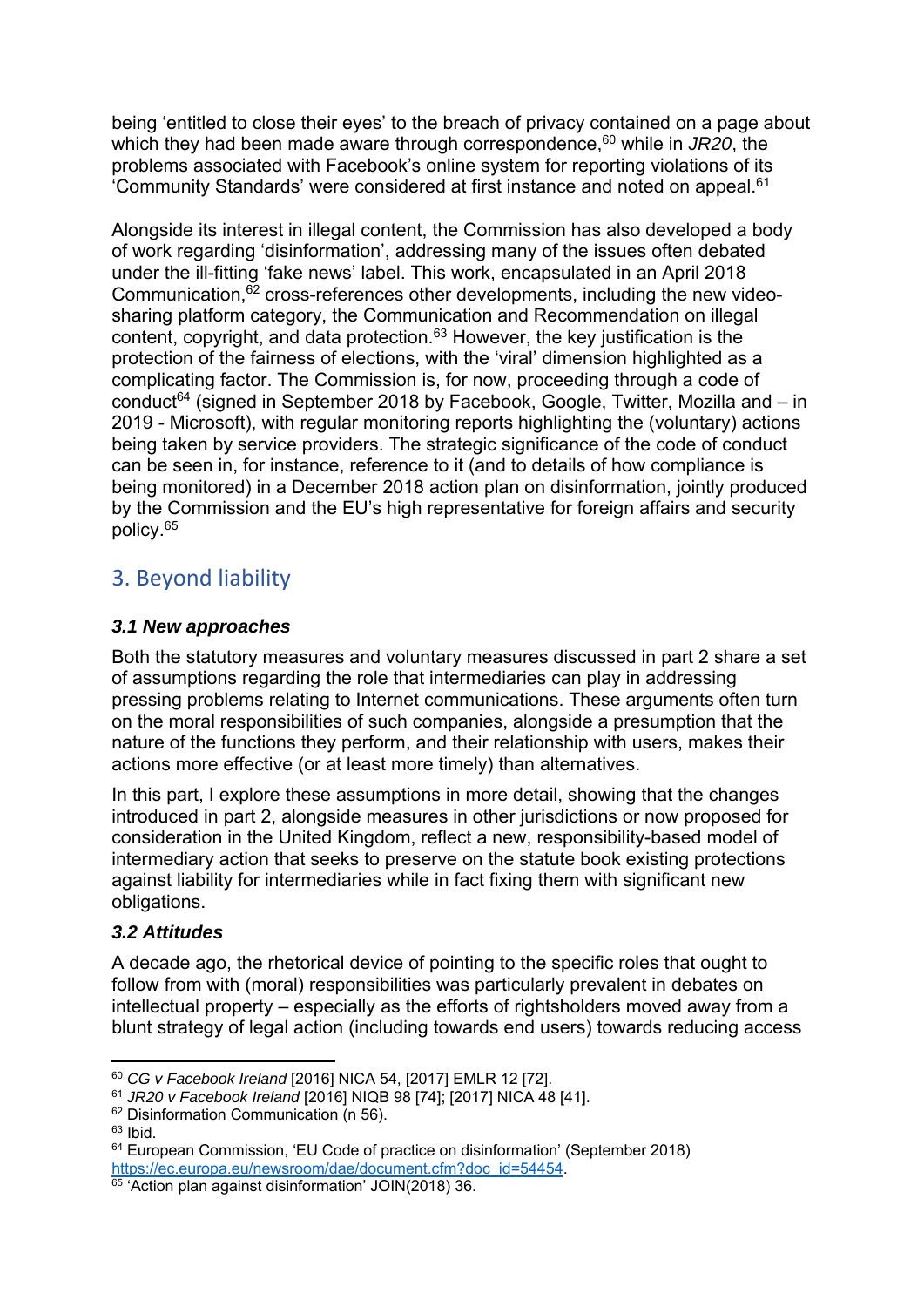to infringing material with the assistance or action of intermediaries. As music manager Paul McGuinness put it in a 2008 speech at Cannes, the financial position of the industry ('as the companies react to falling revenues by cutting staff') should 'shame' service providers into starting to take 'responsibility for the content they've profited from'.66 Nearly a decade later, similar arguments are found in the Home Secretary's speech to the Conservative Party conference in October 2017 included a call on service providers to 'honour (their) moral obligations' through devising and implementing technological solutions for the removal of terrorist material.<sup>67</sup> In the broader context of hate speech, this argument is made particularly bluntly by the Home Affairs Select Committee:

The major social media companies are big enough, rich enough and clever enough to sort this problem out—as they have proved they can do in relation to advertising or copyright. It is shameful that they have failed to use the same ingenuity to protect public safety and abide by the law as they have to protect their own income.<sup>68</sup>

This view is not universally held. In addressing an ambiguity (regarding costs) in the existing legislative requirements in respect of third parties under intellectual property law (the IPRED provisions discussed at 2.2, above), the Supreme Court was sceptical regarding the relevance of the 'moral' dimension (per Lord Sumption):

It has sometimes been suggested that because ISPs benefit financially from the volume and appeal of the content available on the internet, including content which infringes intellectual property rights, it is fair to make them contribute to the cost of enforcement The difficulty that I have with it as a matter of English law is that it assumes a degree of responsibility on the part of the intermediary which does not correspond to any legal standard. The suggestion appears to be that there is a moral or commercial responsibility in the absence of a legal one. But the law is not generally concerned with moral or commercial responsibilities except as an arguable basis for legal ones.<sup>69</sup>

Nonetheless, references to the bringing across of solutions developed in one (*legal*) context to a broader set of obligations has continued to form an important aspect of *political* discussions regarding intermediaries. An obvious example is the emphasis placed on the smooth running of the (non-statutory) system for blocking URLs pointing to (illegal) indecent images of children through the Internet Watch Foundation's list and the various technologies used by ISPs to implement it, in the subsequent cases on the (statutory, albeit arguably less morally clear cut) blocking of IP-infringing websites (see 2.3.1, above).

Alongside these developments, a familiar debate on whether obligations placed upon intermediaries actually acts against the common good, through promoting unaccountable private censorship, $70$  re-emerges. Note, for instance, the developing interest of the European Court of Human Rights in the question of intermediary

<sup>66</sup> Speech at MIDEM Cannes, 28 January 2008, reprinted in *Sunday Times* (16 March 2008).  $67$  Amber Rudd, speech at the Conservative party conference, 3 October 2017

https://www.bbc.co.uk/programmes/b09b2g0m.<br><sup>68</sup> Home Affairs Select Committee, *Hate crime: abuse, hate and extremism online* (HC 2016-17, 69) [36]

<sup>69</sup> *Cartier* (n 30) [34].

 $70$  See e.g. Laidlaw (n 27).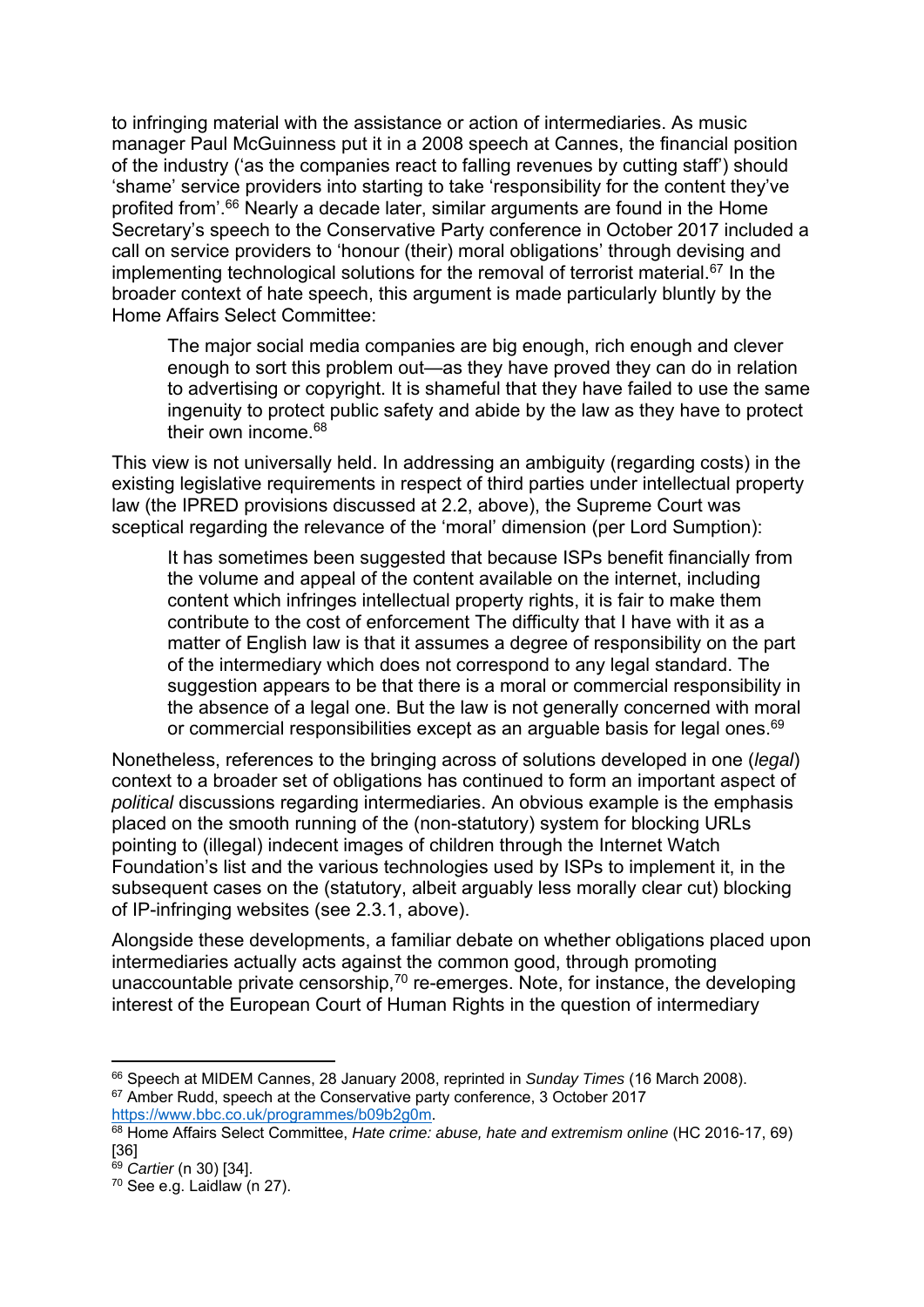liability. In *Delfi*,<sup>71</sup> the liability of an Estonian news website for comments posted on it was found not to violate the freedom of expression guaranteed in article 10; the case was distinctive for how the concurring and dissenting opinions saw very different visions of Internet communication – Judge Zupančič, concurring, offering strong criticism of the abusive and unsubstantiated nature of some online material, matched by Judges Sajó and Tsotsoria, in dissent, contending that the imposition of liability was a threat to free speech and to the proper functioning of the Internet itself. The majority, however, worked on a more limited basis and was content that obligations on a news portal as in the service in question could not be equated to private censorship.72 Subsequently, in *Magyar Jeti*, Judge Pinto de Alberquerque's concurring opinion explored the importance of hyperlinks to the good functioning of the Internet, with repeated references to the work of Web founder Tim Berners-Lee. This echoes another theme in the *Delfi* dissent, where emphasis was placed on the risks of collateral censorship and the history of the control of expression through the regulation of printers.73

New EU provisions on video-sharing platforms (see 2.3.3, above) represent a discursive shift towards a 'media' paradigm, for services that have fallen squarely within the general category of information society services under the ECD for the last two decades. Non-legislative measures, such as the 'illegal content' documents issued in recent years by the European Commission (see 2.4, above), point towards special responsibilities for platforms who do not exercise editorial control in a conventional sense. But hints are also found in *Delfi*: 'because of the particular nature of the Internet, the "duties and responsibilities" that are to be conferred on an Internet news portal for the purposes of Article 10 may differ to some degree from those of a traditional publisher, as regards third-party content'.74 This paragraph is then cited in the December 2018 decision in *Magyar Jeti*, albeit in a context where the court is drawing a limit to responsibility in the narrower case of linking. Cumulatively, though, what seems to emerge is a new notion of responsibility, though still not 'editorial responsibility' in a full sense; this parallels Husovec's accountability/liability distinction in respect of intermediaries and copyright law.75

### *3.3 Complexity*

### *3.3.1 Multiple causes of action*

The options available to private law applicants in cases concerning online material should be noted, disclosing as it does the overlapping relevance of various causes of action and so the evolution in the nature of liability that intermediaries may face. In England and Wales, the High Court now defines media and communications law (for listing and hearing purposes) as claims in defamation, misuse of private information, data protection law, harassment by publication, and (optionally) other actions involving publication or other media activities.<sup>76</sup> In practice, an applicant wishing to

 <sup>71</sup> *Delfi AS v Estonia* (2016) 62 EHRR 6.

 $72$  Ibid.

<sup>&</sup>lt;sup>73</sup> See also Ronan Ó Fathaigh, 'The chilling effect of liability for online reader comments' [2017] European Human Rights Law Review 387, arguing that later decisions, such as *Pihl v Sweden* App no 74742/14 (ECtHR, 9 March 2017), offer a more extensive engagement with the human rights problems associated with intermediary liability.

<sup>74</sup> *Delfi* (n 71) [113].

 $75$  Husovec (n 49).

 $76$  Initiated in 2017 as a 'media and communications' list within the High Court, though with no statutory or rule basis (see *Mezvinsky v Associated Newspapers* [2018] EWHC 1261 (Ch), [2018]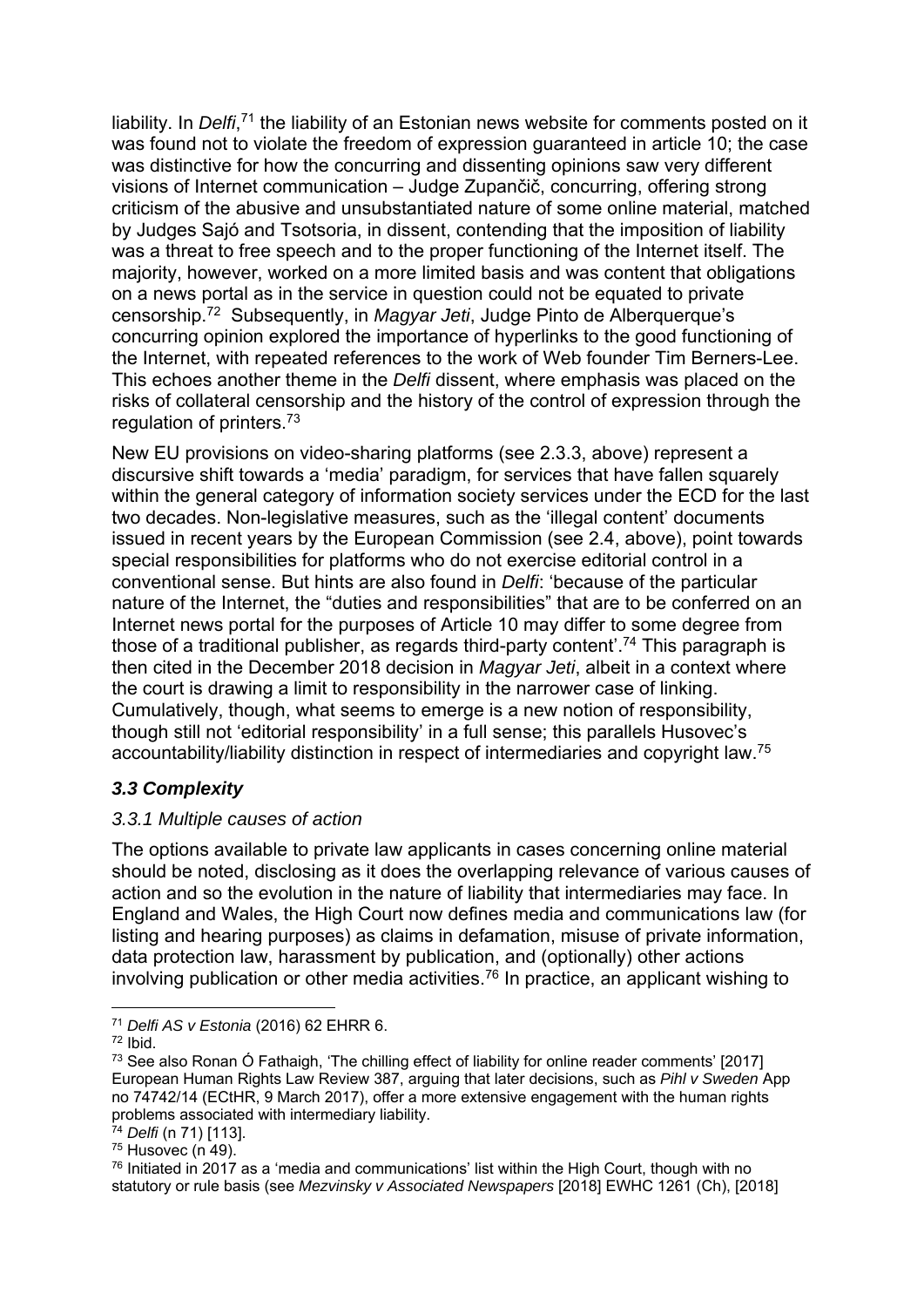ensure that problematic material is removed may make a case using two (or more) of these actions, driven by a desire to see the material removed or made less readily available to the public. A new pre-action protocol for media and communications, replacing a defamation-only predecessor, is intended to operate across causes of action.

A recent cluster of cases in Northern Ireland provide good evidence of this emerging practice and its implications for intermediaries; in *CG*, 77 the action encompassed misuse of private information, data protection harassment, and (albeit quickly abandoned) defamation, while *JR20*<sup>78</sup> included harassment and misuse of private information, *AY*<sup>79</sup> included data protection, misuse of private information, negligence, and harassment, and *Townsend v Google*<sup>80</sup> included breach of confidence (abandoned early), misuse of private information, and data protection. For present purposes, the implications of this phenomenon are threefold; the defences available to available to intermediaries will vary in relation to a single aggrieved party, different remedies may be available, and a service provider may be within the scope of one law (in terms of jurisdiction) but outwith another.

### *3.3.2 Defences*

Turning first to *defences*, we can note an enduring lack of clarity regarding the relationship between the Data Protection Directive and the liability provisions of the ECD, as acknowledged in CG.<sup>81</sup> The new General Data Protection Regulation notes that it 'shall be without prejudice to the application of Directive 2000/31/EC, in particular of the liability rules of intermediary service providers in Articles 12 to 15 of that Directive',  $82$  though what this means in practice is still being debated.  $83$  A second example is found in respect of privacy actions in England and Wales, which are unaffected by the 2013 defamation law reforms, meaning that the new (defendantfriendly) statutory provisions in respect of the operators of websites have no relevance for privacy actions against such operators (who would continue to rely on the ECD alone, where applicable).

These differences in defences also affect the assessment of more general questions such as the protection of fundamental rights. In the ECtHR's decision in *Pihl*, *<sup>84</sup>* it was noted that even where a host has no obligation to remove content, an applicant is nonetheless able to rely upon data protection law to seek the deindexing of the material (or what the court less accurately calls requesting 'that the search engines remove any such traces of the comment'). As this was a case where it was argued that the exclusion from liability denied a remedy to a wronged party (i.e. a violation of article 13 ECHR), the *availability* of a remedy under data protection law is used to

FSR 28 [13]); see now CPR Pt 53, in effect from 1 October 2019, governing the now 'specialist list' for media and communications. The definitions are found in rule 53.1, with the pre-action protocol in Practice Direction 53B.

<sup>77</sup> *CG* (n 60).

<sup>78</sup> *JR20* (n 60)*.*

<sup>79 [2016]</sup> NIQB 76.

<sup>80 [2017]</sup> NIQB 81.

<sup>81</sup> *CG* (n 60) [95].

<sup>82</sup> Regulation 2016/679/EU on the protection of natural persons with regard to the processing of personal data and on the free movement of such data, and repealing Directive 95/46/EC, [2016] OJ L119/1 ['GDPR'], art 2(3).

<sup>83</sup> Erdos (n 12) 194-5.

<sup>84</sup> *Pihl* (n 73) [33].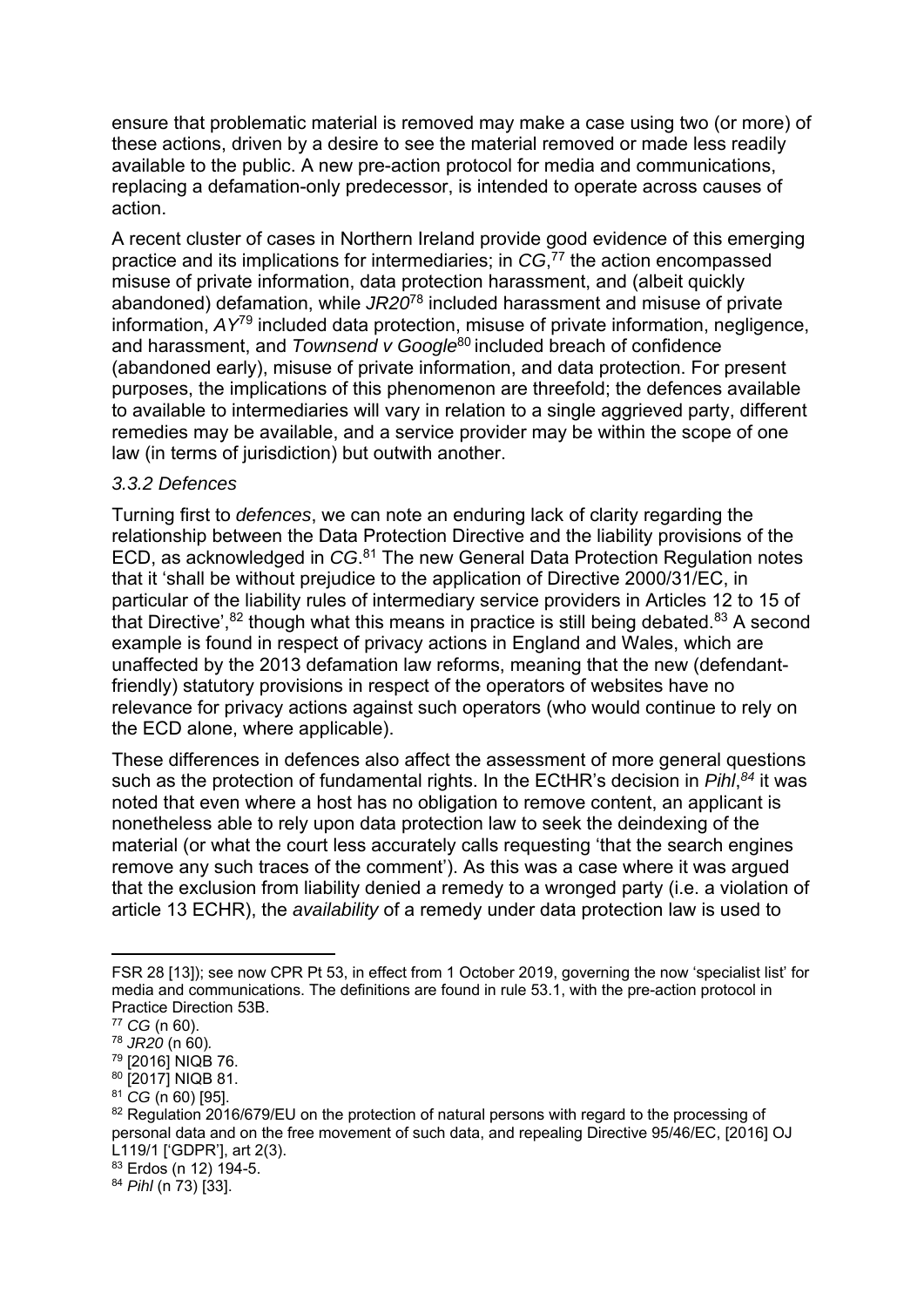justify the *absence* of a remedy in defamation law (where the more general rules applied). Similarly, the emergence of 'right to be forgotten' arguments (under the 1995 Data Protection Directive and relying in part on the decision in *Google Spain*85) against search engine operators in domestic law – in *Townsend<sup>86</sup>* in Northern Ireland and the more recent English decisions in *NT1* and *NT2*<sup>87</sup> *-* demonstrates the more complex set of duties with which some intermediaries are being fixed in their capacity as data controllers, potentially without a general defence to liability.<sup>88</sup> This is further emphasised by the coming into force of the GDPR, with its clearer textual basis for a 'right to erasure' in its article 17, again framed as a freestanding obligation rather than related to liability.

### *3.3.3 Remedies*

Secondly, the *remedies* available will be linked to the cause of action. Recent reforms to defamation law have included some changes to remedies. The Defamation Act 2009 in Ireland made provision for correction orders (s 30), while the 2013 Act in England and Wales include ordering the publishing of a summary of a court's decision (s 12). This 'counterspeech' approach could address some aspects of online communications, though for the time being is only available in defamation proceedings. In mainstream broadcasting law, a 'right of reply' concept is well recognised (although constitutionally problematic in the US<sup>89</sup>). It forms part of EU media law, and is implemented in various ways - e.g. through the Broadcasting Code in the UK but through standalone legislation in the Republic of Ireland.<sup>90</sup> However, the right of reply is only available in respect of television services, and not ondemand services or video-sharing platform services.<sup>91</sup> Meanwhile, caselaw has confirmed the availability of damages in data protection proceedings, especially for deliberate breaches and for subsequent harm resulting from unlawfully processed data, and including distress as well as financial loss.<sup>92</sup>

### *3.3.4 Jurisdiction*

Finally, analysis of the measures discussed in part 2 above discloses a potential issue regarding the ever-present question of *jurisdiction*, which has long, in light of the transnational operations and varying corporate structures of key platforms, been an issue in the application of legal measures to Internet communications. Famously, early (and much-discussed) cases addressed the threshold question of jurisdiction in Internet defamation cases (e.g. *Dow Jones v Gutnick*<sup>93</sup> in the High Court of

 85 Case C-131/12 *Google Spain v AEPD* [2014] 3 CMLR 50.

<sup>86</sup> n 80.

<sup>87 [2018]</sup> EWHC 799 (QB), [2019] QB 344.

<sup>88</sup> Erdos (n 12) 199 (noting also that Google did not rely on an ECD shield in *NT1*).

<sup>89</sup> *Miami Herald v Tornillo* 418 US 241 (1974).

<sup>90</sup> Broadcasting Act 2009, s 49.

<sup>91</sup> AVMSD (n 32) art 28.

<sup>92</sup> On the Data Protection Directive, and English law, see *Halliday v Creation Consumer Finance* [2013] EWCA Civ 333; *Vidal-Hall v Google* [2015] EWCA Civ 311, [2016] QB 1003; *TLT v Home Secretary* [2016] EWHC 2217 (QB). On the GDPR, see Eoin O'Dell, 'Compensation for Breach of the General Data Protection Regulation' (2017) 40 Dublin University Law Journal 97.

<sup>93 [2002]</sup> HCA 56. There is an extensive literature on the decision and its impact; see e.g. David Rolph, 'Publication, innocent dissemination and the Internet after *Dow Jones & Co v Gutnick*' (2010) 33 University of NSW Law Journal 562; Alan Trammell and Derek Bambauer, 'Personal jurisdiction and the 'interwebs'' (2015) 100 Cornell Law Review 1129; David Partlett, '*New York Times v Sullivan*  at fifty years: defamation in separate orbits' in Andrew Kenyon (ed), *Comparative defamation and*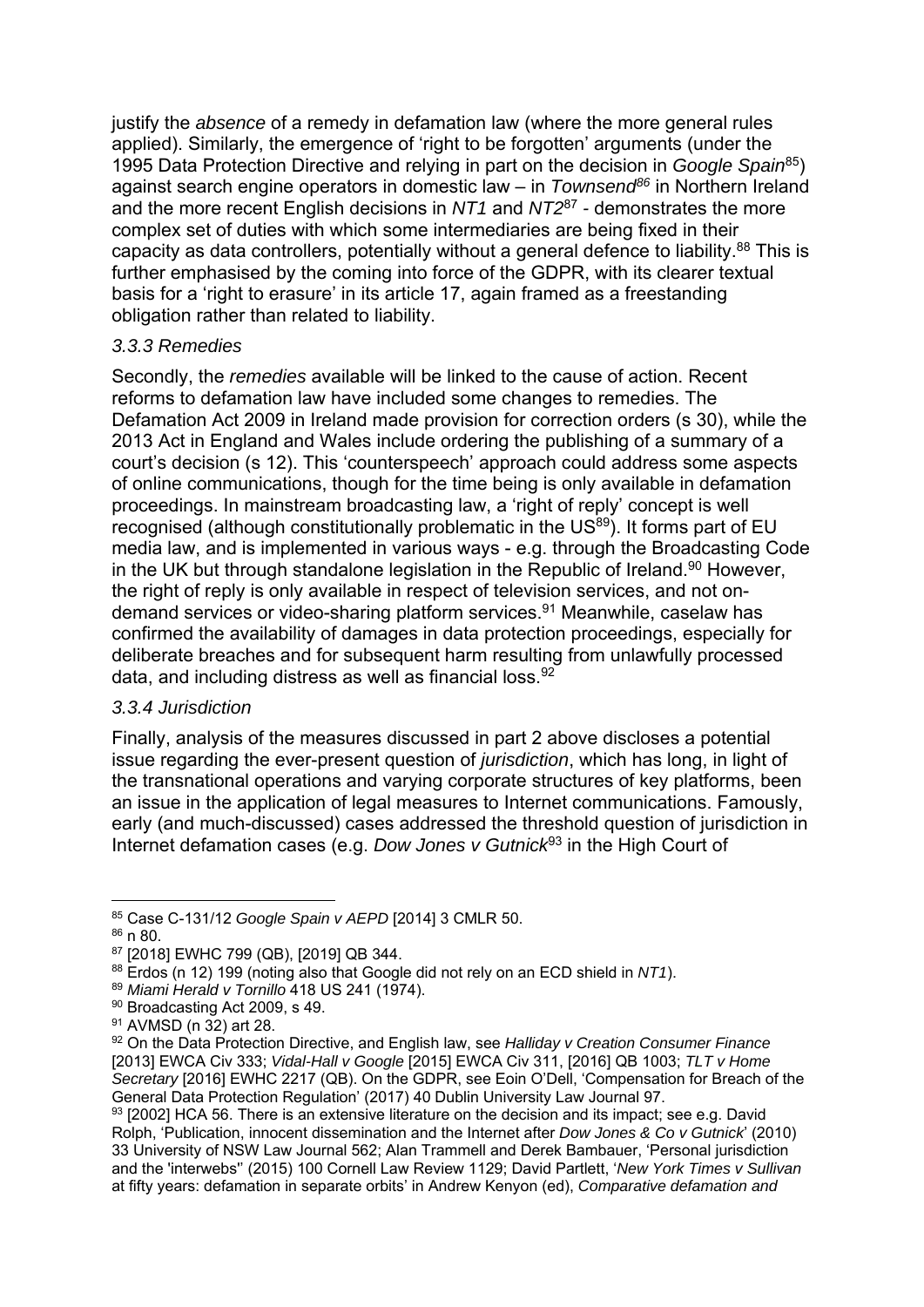Australia), the point still arises; most recently, the Supreme Court of Canada had to address it in *Goldhar v Ha'aretz*94 concerning the publication of an article on an Israeli news website concerning a Canadian resident (with business and sporting interests in Canada and Israel).

Again, there can be variation depending on the cause of action; in *CG*, Facebook originally accepted that the Northern Irish courts could hear the action against it, though during the proceedings, it revised its position and challenged the applicability of the Data Protection Act (on the grounds that Facebook Ireland, the data controller, was not established in the UK for the purposes of the Act). While this argument was successful at first instance, <sup>95</sup> and is a familiar defence argument in cases against online services,<sup>96</sup> the Northern Ireland Court of Appeal subsequently found<sup>97</sup> that Facebook (Ireland)'s data processing was carried out in the context of the activities of (UK-established seller of advertising) Facebook (UK). For defamation itself, English law (since 2013) now provides a new test for jurisdiction (that England and Wales be 'clearly the most appropriate place'), albeit only beyond the EU and Lugano states98 - with the (much more *plaintiff*-friendly) rules of the Brussels Regulation / Lugano Convention, as interpreted by the CJEU.<sup>99</sup> still applying to cases concerning EU and Lugano-domiciled defendants.

Where new legislative obligations are being created, this presents an opportunity to attempt determine in advance how jurisdiction will be addressed. Considering the new obligations reviewed in part 2 above, it can be observed that the tendency is towards casting the net relatively widely. The new 'video sharing platform' category in EU media law, for instance, has a standalone definition of jurisdiction which expressly includes service providers which have either a parent company or a subsidiary that is established on their territory, as well as those which are part of a group where another entity of that group is established on their territory.100 The Recommendation on Illegal Content adds to existing provisions the inclusion of service providers established anywhere in the world, where the provider directs its activities to consumers residing in the Union.101 (This is the existing language of the Brussels Regulation on jurisdiction,<sup>102</sup> and so notable for taking something more familiar in the context of private law proceedings and using it in something resembling (albeit voluntary, for the time being) an administrative scheme). The GDPR went beyond the Data Protection Directive in addressing processing outside the EU, where it takes place in the 'context of the activities' of an EU-established controller or processor, or relates to the personal data of EU data subjects in many circumstances.103 These are of course all different tests, though many intermediaries

*privacy law* (CUP 2016); C Reed, 'Why judges need jurisprudence in cyberspace' (2018) 38 Legal Studies 263.

<sup>94 2016</sup> ONCA 515.

<sup>95</sup> *CG* (n 60) [91].

<sup>96</sup> See e.g. *Richardson v Facebook* [2015] EWHC 3154 (QB).

<sup>97</sup> Applying CJEU decisions: *Google Spain* (n 85) and Case C-230/14 *Weltimmo v NAIH* [2016] 1 WLR 863.

<sup>98</sup> Iceland, Norway, Switzerland (and EU member Denmark, which is not within the Brussels Regulation).

<sup>99</sup> Case C-509/09 *eDate v X*; Case C-161/10 *Martinez v MGN* [2011] ECR I-10269

<sup>100</sup> AVMSD (n 32), article 28a.

 $101$  Recommendation on Illegal Content (n 55), para  $4(a)$ .

 $102$  Regulation 1215/2012 on jurisdiction and the recognition and enforcement of judgments in civil and commercial matters, art 17(1)(c).

<sup>103</sup> GDPR (n 82) art 3.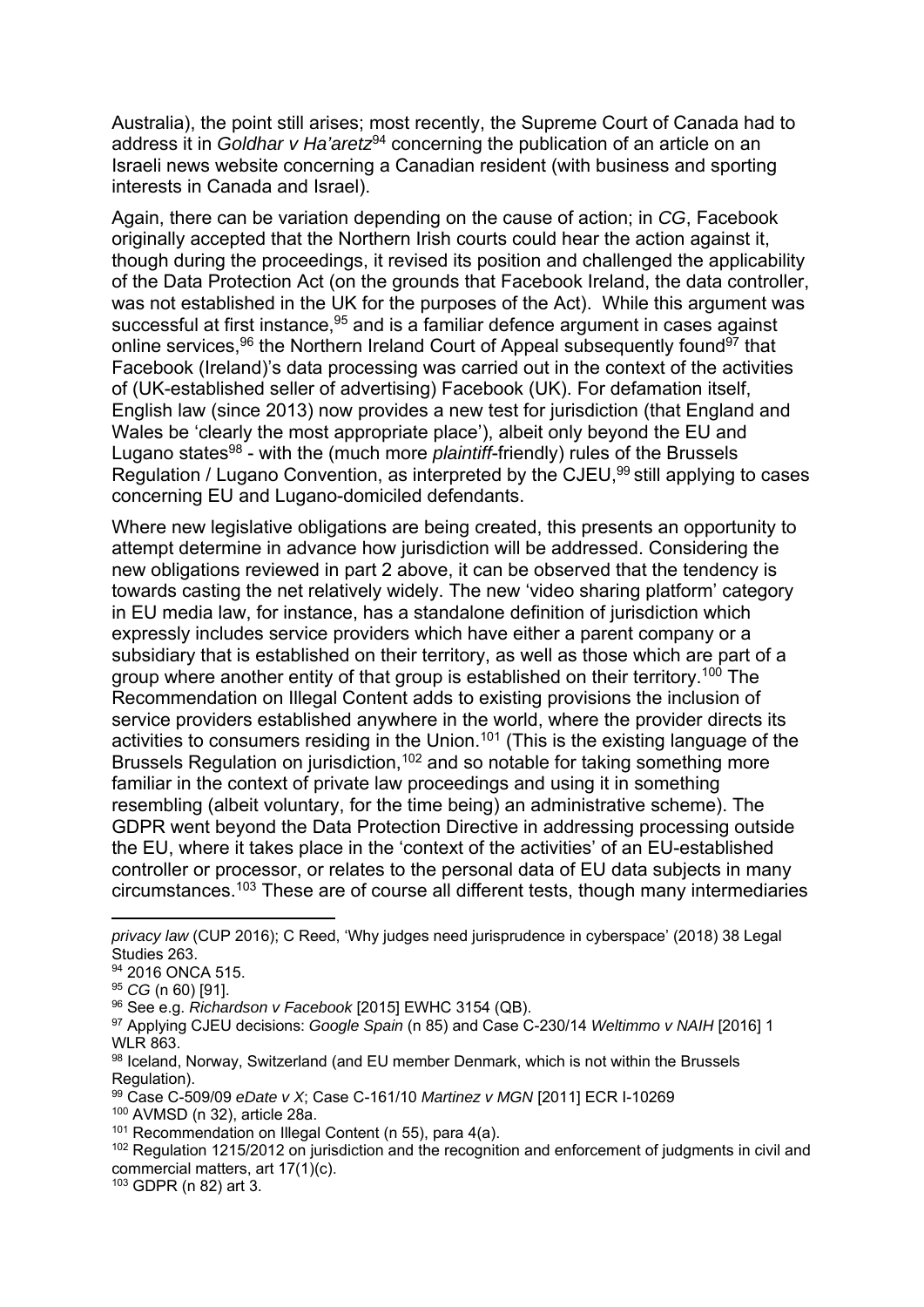will meet one or more of them and so have to take the law into consideration (even if excluded through analysis of the provisions themselves).

### *3.4 Law reform*

### *3.4.1 Harms and duties*

Current reviews of Internet-related legal issues demonstrate a particular interest in questioning the adequacy of existing measures. Some investigations can be understood as a refocusing of efforts on an underlying phenomenon (e.g. harm through harassment and abuse) rather than the adaptation of the existing causes of action. Others, drawing upon the wider debate on the particular role of intermediaries, are thinking in terms of new duties directed towards intermediaries in order to address issues such as harm to users.

In this section, I identify examples of both trajectories (the former in New Zealand and the latter in the UK), concluding with some cross-cutting challenges that reform initiatives will face, regarding the choices to be made regarding institutions and national borders.

### *3.4.2 New Zealand*

The New Zealand Law Commission carried out a multi-year project on the news media and the new media, following on from a lengthy, four-part project on privacy law where new media issues had been noted but not prioritised.<sup>104</sup> The later review took up technological change as one of its key themes, noting changes in who and how can circulate information. One of its three broad questions was 'whether the existing criminal and civil remedies for wrongs such as defamation, harassment, breach of confidence and privacy are effective in the new media environment and if not whether alternative remedies may be available'.

During the lifetime of the review, the Law Commission provided expedited advice<sup>105</sup> to the NZ Parliament, which reflected this overall approach of going beyond the established causes of action while responding to a specific request (informed by high profile press coverage of abusive and sexually explicit material in private Facebook groups)106 from the legislature. In turn, Parliament enacted new legislation in the form of the Harmful Digital Communications Act,<sup>107</sup> distinguished by being neither an amendment to existing law nor a new, standalone criminal offence, but an interlocking set of incentives and new remedies.

The HDCA (the relevant provisions of which came into force in 2016) includes both civil and criminal remedies, a complaints handling body (NetSafe), and a set of guiding principles (prohibiting e.g. the disclosure of sensitive personal facts). It also

<sup>104</sup> New Zealand Law Commission, *Invasion of Privacy* (NZLC R113, 2010); New Zealand Law Commission, *The News Media Meets 'New Media': Rights, Responsibilities and Regulation in the Digital Age* (NZLC R128, 2013).

<sup>105</sup> New Zealand Law Commission, *Harmful Digital Communications* (NZLC MB3, 2012). 106 The 'RoastBusters' scandal, dating from 2013 onwards; see Nicola Gavey, *Just Sex? The cultural scaffolding of rape* (2nd edn, Routledge 2018) 229-238.

<sup>107</sup> Harmful Digital Communications Act 2015; see further Ursula Cheer, 'Divining the dignity torts: a possible future for defamation and privacy' in Andrew Kenyon (ed), *Comparative Defamation and Privacy Law* (Cambridge University Press 2016) 322-329; David Harvey, *Collisions in the Digital Paradigm: Law and Rule Making in the Internet Age* (Bloomsbury Publishing 2017) 336-341; Savannah Post, 'Harmful Digital Communications Act 2015' (2017) 1 NZ Women's Law Journal 208; Stephanie Frances Panzic, 'Legislating for e-manners' (2015) 21 Auckland University Law Review 225.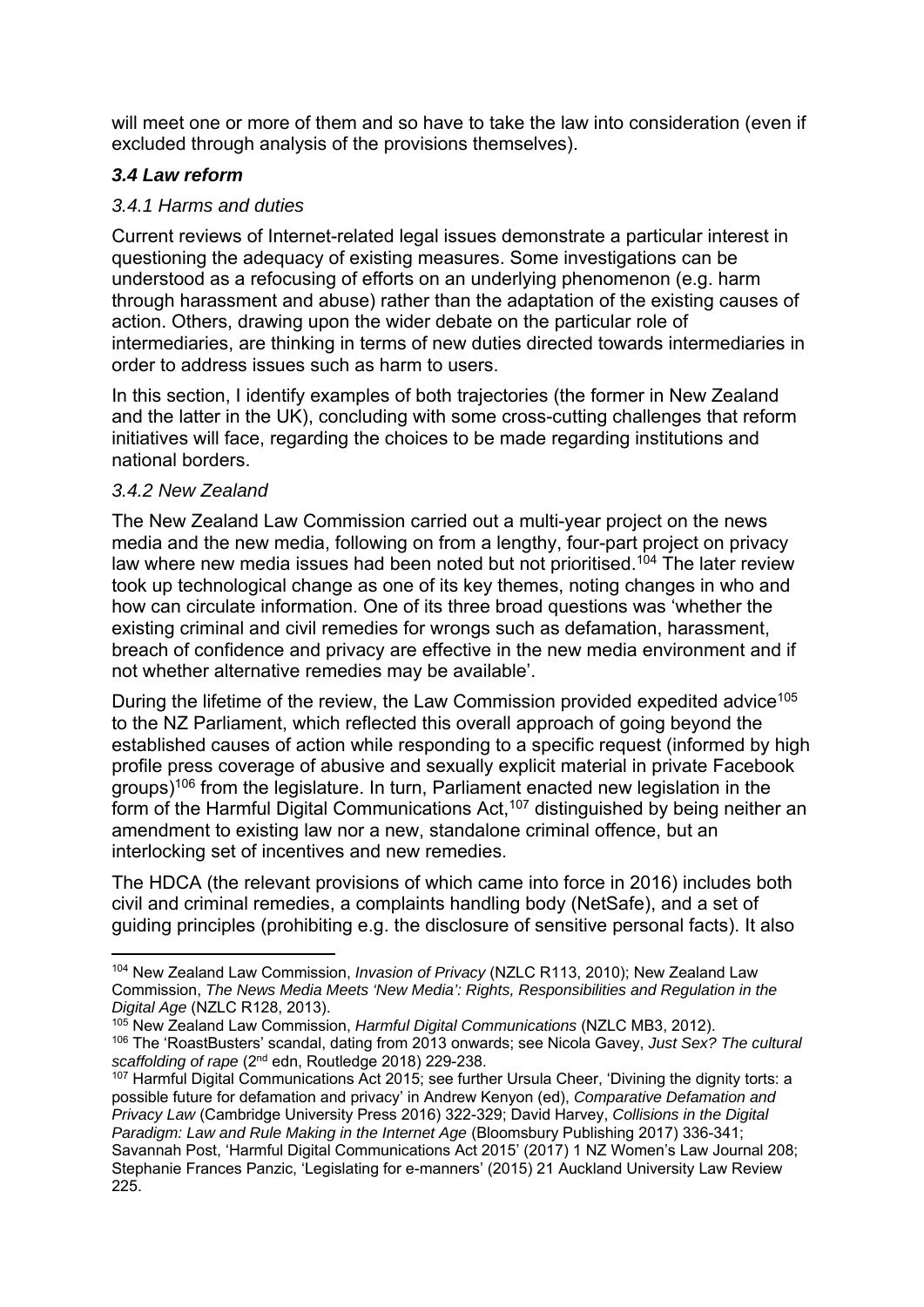has a detailed safe harbour system for intermediaries. The role of the courts includes corrections, rights of reply, takedown notices, and the like, though the intention is that NetSafe deal with complaints in the first instance, with the courts being able to act where NetSafe's requirements have not been complied with, or where its response was not satisfactory.

This shift is, as noted above, towards considering the range of potential harms, without referring directly to existing causes of action or drawing upon their language, defences, and the like. Moreover, the legislation clearly envisages specific but related roles for the regulatory body and for the courts.

### *3.4.3 UK White Paper*

In the United Kingdom, changing attitudes can be found even in the sheer number of reviews asking broad questions about Internet regulation. In Parliament, this has included the House of Lords Communications Committee (asking questions such as 'is there a need to introduce specific regulation for the internet?', and ultimately recommending a set of 10 principles to be pursued by an 'Internet Authority'108) and the House of Commons Science and Technology Committee (asking about the impact of social media use by children, and proposing a principles-based regime, new duties, transparency obligations, and a statutory code of conduct<sup>109</sup>). The Government promised legislation that would make the UK 'the safest place in the world to be online'.<sup>110</sup> Doteveryone<sup>111</sup> proposed an 'Office for Responsible Technology' which would, amongst other things, 'support people to find redress' for harms, both individual and collective, related to technology.<sup>112</sup> The Carnegie Trust supported research into 'online harm reduction', with the resulting report recommending a statutory duty of care (which would not replace any existing remedies) and a 'social media harm regulator' (which could be a new function for the existing communications regulator Ofcom).<sup>113</sup>

Most recently, the UK Government has published a white paper on 'online harms'.<sup>114</sup> It is another document with a focus on responsibilities and duties, setting out thoughts on how 'digital products and services [can be] designed in a responsible way, with their users' well-being in mind<sup>'115</sup> and proposing a 'statutory duty of care'

110 HM Government, *Internet Safety Strategy (Green Paper)* (2017) 2 (foreword by Secretary of State for Culture, Media and Sport Karen Bradley); this document was the first reflection of a manifesto commitment for a digital charter (which would make Britain 'the best place to start and run a digital business' and 'the safest place in the world to be online'): Conservative Party Manifesto (2017) https://s3.eu-west-2.amazonaws.com/conservative-party-manifestos/Forward+Together+- +Our+Plan+for+a+Stronger+Britain+and+a+More+Prosperous....pdf 77. The commitment is also the opening to the 2019 white paper discussed in this section.

 108 House of Lords Select Committee on Communications, *Regulating in a digital world* (HL Paper 299, 2017-19).

<sup>109</sup> House of Commons Science and Technology Committee, *Impact of social media and screen-use on young people's health* (HC 822, 2017-19).

<sup>&</sup>lt;sup>111</sup> A think-tank established by Martha Lane Fox (co-founder of early e-commerce company Lastminute.com, former digital champion appointed by the UK Government, and now member of the House of Lords): www.doteveryone.org.uk.<br><sup>112</sup> Catherine Miller, Jacob Ohrvik-Stott and Rachel Coldicutt, 'Regulating for Responsible Technology

 $'$  (2018).

<sup>113</sup> Lorna Woods and William Perrin, 'Online harm reduction – a statutory duty of care and regulator' (Carnegie UK Trust, 2019) <https://www.carnegieuktrust.org.uk/publications/online-harm-reduction-astatutory-duty-of-care-and-regulator/> .

<sup>114</sup> HM Government, 'Online Harms (White Paper)' CP 57. 115 Ibid 26.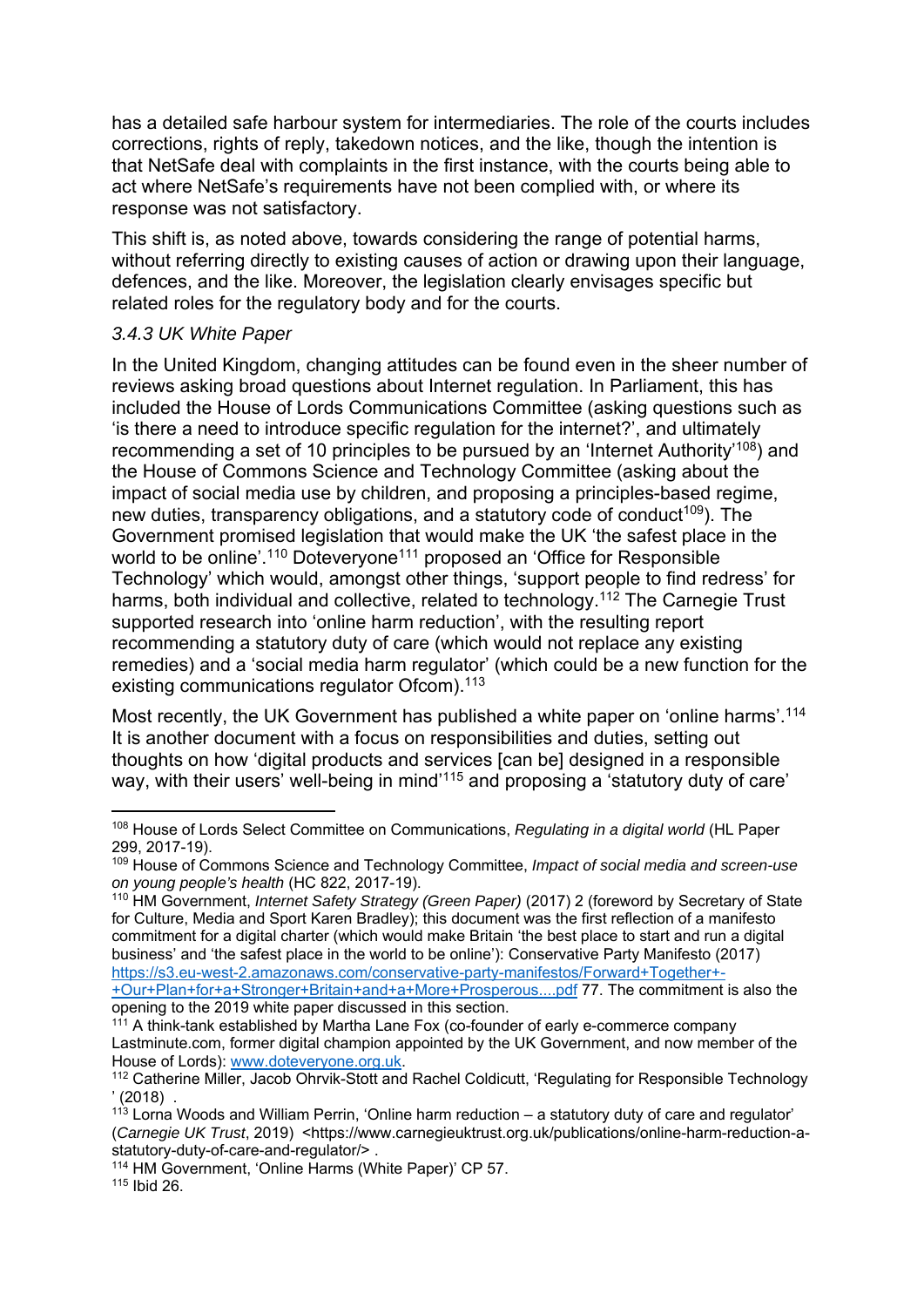for companies.<sup>116</sup> This duty, echoing though not specifically referring to the mention of duty of care in the  $ECD$ ,<sup>117</sup> would encompass user safety as well as 'illegal and harmful activity' more generally (though in context, the paper really means illegal *or*  harmful activity, given the frequency of references to *legal* harmful activity). A regulatory body would be responsible for creating and monitoring compliance with codes of practice - subject to a comply or explain mechanism, risk-led approaches, and a test of reasonable practicability (akin to aspects of health and safety or financial regulation). In exploring the existing regulatory framework, it notes schemes such as data protection law (which are beyond its scope), though does not refer to criminal law other than in passing, $118$  and the focus is clearly on user-generated content and interaction between users (rather than the established, editorial-led media or the classification of films and games). Enforcement options including web blocking, senior management liability, and fines.

The White Paper, and indeed many of the other aforementioned reports and studies, navigate a difficult question of the distinction between 'unlawful' and 'harmful' material. Even where a requirement is confined to unlawful material, distinguishing (as explained in *Delfi*) between content that is obviously illegal and content that necessitates further legal or linguistic assessment in order to establish such  $\mu$ illegality<sup>119</sup> may require differing approaches. Moreover, as noted in passing in *Magyar Jeti*, addressing links to unlawful material faces an obvious challenge of changes to material. To these distinctions are added the White Paper's distinction between three categories of content within its scope (clearly defined harms, less clearly defined harms, underage exposure to legal content)120 and the House of Lords Communications Committee's table of illegal, harmful and anti-social content.

### *3.4.4 Two design questions*

Any new approach will face a number of design and implementation dilemmas. One will be the balance that is struck between judicial (or similar) resolution of disputes and approaches led by a regulatory or administrative agency. The presence of both is not a new issue; a broadcaster, for instance, is accountable to Ofcom for breaches of the Broadcasting Code but can also be a defendant to a tort action in respect of, for instance, defamation or privacy.121 Moreover, and not without controversy, the agencies or courts responsible for the various blocking schemes in the UK (discussed at 2.3.1, above) already vary; indecent images of children are the concern of the (voluntary) Internet Watch Foundation, copyright infringement addressed by court order (without any regulatory involvement) and the BBFC in line to supervise blocking of non-compliant sexually explicit websites under the Digital Economy Act 2017.

 116 Ibid 42.

<sup>&</sup>lt;sup>117</sup> ECD, recital 42: 'service providers have a duty to act, under certain circumstances, with a view to preventing or stopping illegal activities'; recital 48: 'This Directive does not affect the possibility for Member States of requiring service providers, who host information provided by recipients of their service, to apply duties of care, which can reasonably be expected from them and which are specified by national law, in order to detect and prevent certain types of illegal activities'.  $118$  Ibid 32-4.

<sup>119</sup> *Delfi* (n 71) [117].

<sup>120</sup> HM Government, 'Online Harms (White Paper)' (n 114) 31.

<sup>121</sup> Recent examples include *Richard v BBC* [2018] EWHC 1837 (Ch), [2019] Ch 169 (privacy) and *Miah v BBC* [2018] EWHC 1054 (QB) (libel).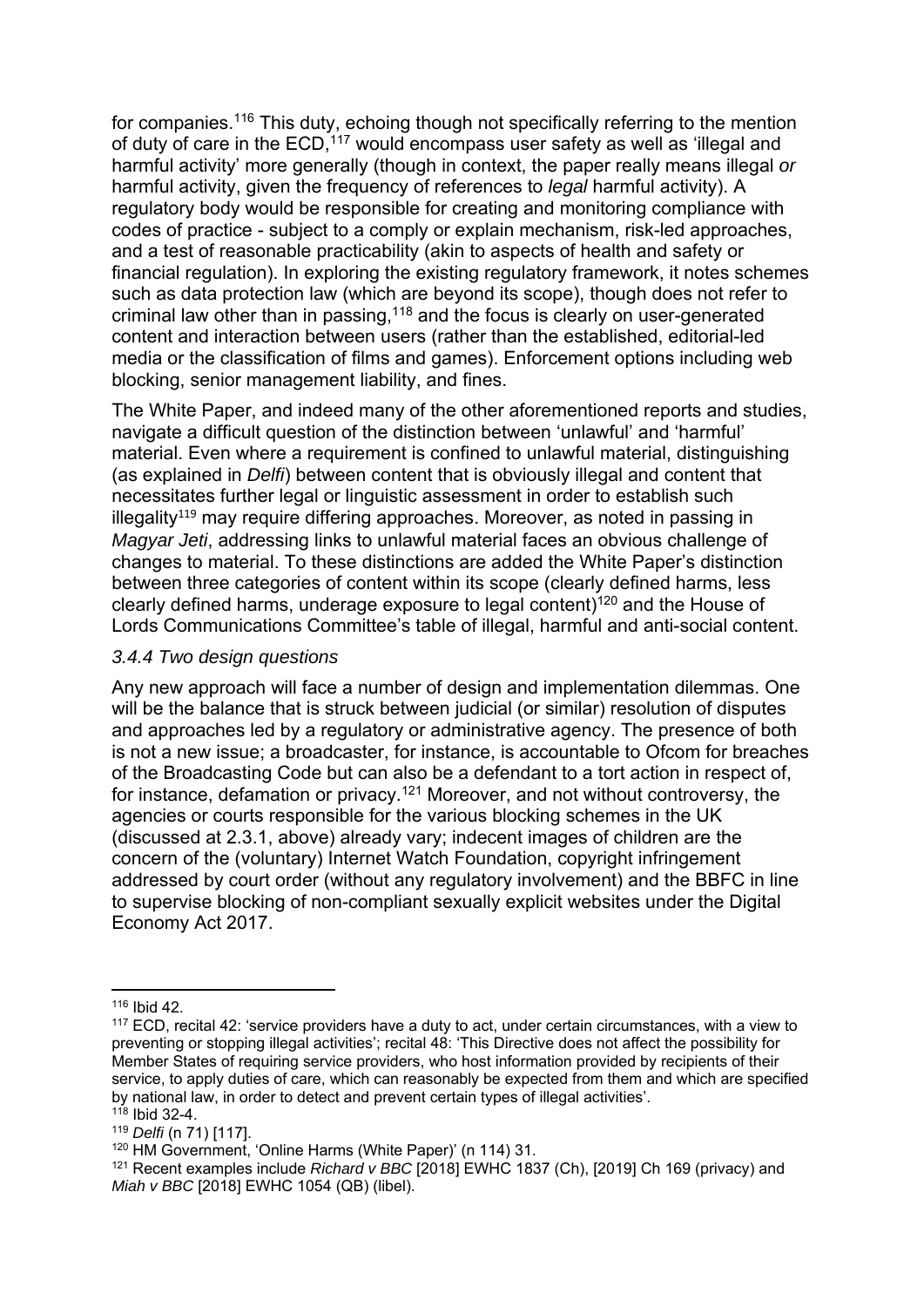As noted at 3.4.2, above, a key goal of the New Zealand initiative was to incentivise out-of-court settlement of disputes, especially where swift action rather than compensation is the priority; the same issue has arisen in a review of defamation law in the Canadian province of Ontario,<sup>122</sup> and is familiar in other areas of Internet law (e.g. the global dispute resolution system for domain name disputes<sup>123</sup>). Similarly, the UK reviews have (by and large) focused on the creation of new regulatory structures (using existing agencies or proposing new ones).

A second unavoidable question is whether to proceed on the basis of national boundaries or to think more broadly. One Secretary of State at DCMS told a Commons committee in 2018 that Brexit could allow for the adoption of 'forward looking legislation that supports the innovation and the freedom that (…) social media platforms bring, but also ensure that they mitigate better against the harms'.<sup>124</sup>. Indeed, the repeated rhetoric of making *Britain* the safest place *in the world* to be online underlines this dimension. However, the UK is unlikely to have a completely free hand here, and the level of detail in the white paper regarding interaction with the ECD is minimal, $125$  and there is no discussion of newly adopted EU measures or the European Commission's approach to illegal content or disinformation. The ECD is an important component of the EU's single market (as is the more elaborate General Data Protection Regulation, to which the UK remains committed in principle and perhaps by necessity in order to allow for the equivalence necessary to facilitate cross-border data flows). Future negotiations on market access between the UK and the EU will surely see some discussion of the harmonisation of liability or other legal duties which might constitute barriers to trade. Even within the broader body of bilateral and plurilateral trade law (which the UK will show special interest in, post-Brexit), there are examples of intermediary issues being on the table; the proposed new agreement between the US, Mexico and Canada (to replace NAFTA) would, if adopted, require something akin to the (strong) form of immunity under US law (the CDA) across the three parties.<sup>126</sup>

## 4. Conclusion

…while it is important to ensure that companies have the right level of liability for illegal content, this is not the most effective mechanism for driving behavioural change by companies<sup>127</sup>

<sup>122</sup> Law Commission of Ontario, *Defamation Law in the Internet Age* (consultation paper, November 2017) 120-3; Emily Laidlaw, 'Re-Imagining Resolution of Online Defamation Disputes' (2019) 56 Osgoode Hall LJ 162; Daithí Mac Síthigh, 'Where Do We Go from Here? Reflections on the LCO's Consultation and Conference' (2019) 56 Osgoode Hall LJ 1.

<sup>123</sup> Andrew Murray, *The regulation of cyberspace* (Routledge-Cavendish 2007) 109-113; Jacqueline D. Lipton, *Rethinking cyberlaw : a new vision for Internet law* (Edward Elgar 2015) 108-115.

<sup>&</sup>lt;sup>124</sup> House of Commons Digital, Culture, Media and Sport Committee, 'Oral evidence: Fake News, and other policy issues connected with the work of the Department' (2017-19) HC 363, Q988 (Matt Hancock).

<sup>125</sup> HM Government, 'Online Harms (White Paper)' (n 114) 9 (non-interference with liability), 61 (desire to 'work with international partners to build consensus and identify common approaches').  $126$  Heather Timmons and Hanna Kozlowska, 'Facebook, Google, and Amazon are big winners in the new NAFTA deal' (*Quartz*, 2 October 2018) <https://qz.com/1410473/facebook-fb-google-goog-andamazon-amzn-are-big-winners-in-the-new-nafta-deal/> .

<sup>127</sup> HM Government, 'Online Harms (White Paper)' (n 114) 62.